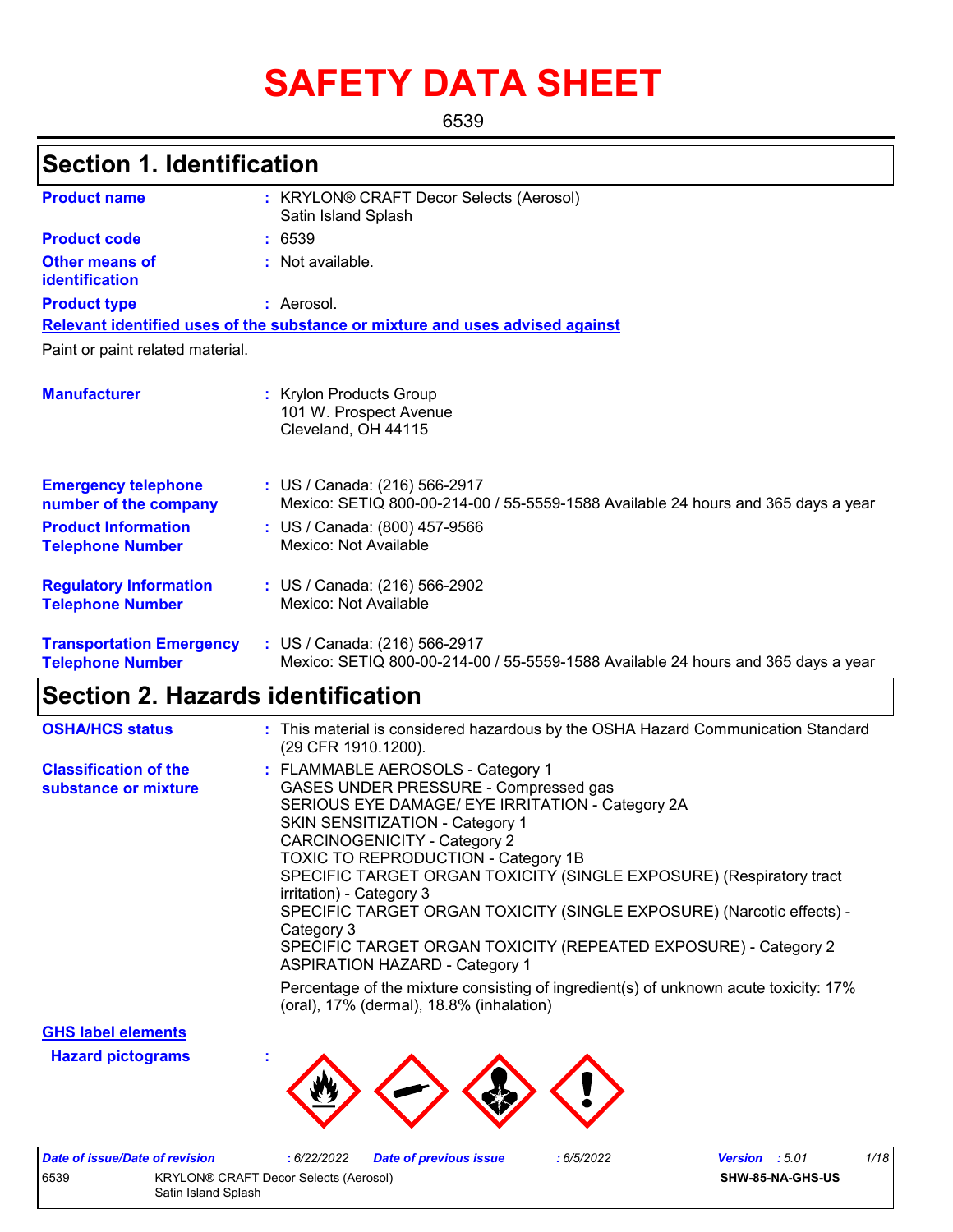# **Section 2. Hazards identification**

| <b>Signal word</b>                                          | : Danger                                                                                                                                                                                                                                                                                                                                                                                                                                                                                                                                                                                                                                           |
|-------------------------------------------------------------|----------------------------------------------------------------------------------------------------------------------------------------------------------------------------------------------------------------------------------------------------------------------------------------------------------------------------------------------------------------------------------------------------------------------------------------------------------------------------------------------------------------------------------------------------------------------------------------------------------------------------------------------------|
| <b>Hazard statements</b><br><b>Precautionary statements</b> | : Extremely flammable aerosol.<br>Contains gas under pressure; may explode if heated.<br>May be fatal if swallowed and enters airways.<br>May cause an allergic skin reaction.<br>Causes serious eye irritation.<br>May cause respiratory irritation.<br>May cause drowsiness or dizziness.<br>Suspected of causing cancer.<br>May damage fertility or the unborn child.<br>May cause damage to organs through prolonged or repeated exposure.                                                                                                                                                                                                     |
|                                                             |                                                                                                                                                                                                                                                                                                                                                                                                                                                                                                                                                                                                                                                    |
| <b>General</b>                                              | : Read label before use. Keep out of reach of children. If medical advice is needed,<br>have product container or label at hand.                                                                                                                                                                                                                                                                                                                                                                                                                                                                                                                   |
| <b>Prevention</b>                                           | : Obtain special instructions before use. Do not handle until all safety precautions have<br>been read and understood. Wear protective gloves, protective clothing and eye or face<br>protection. Keep away from heat, hot surfaces, sparks, open flames and other ignition<br>sources. No smoking. Do not spray on an open flame or other ignition source. Use<br>only outdoors or in a well-ventilated area. Do not breathe dust or mist. Wash<br>thoroughly after handling. Contaminated work clothing must not be allowed out of the<br>workplace. Pressurized container: Do not pierce or burn, even after use.                               |
| <b>Response</b>                                             | : IF exposed or concerned: Get medical advice or attention. IF INHALED: Remove<br>person to fresh air and keep comfortable for breathing. Call a POISON CENTER or<br>doctor if you feel unwell. IF SWALLOWED: Immediately call a POISON CENTER or<br>doctor. Do NOT induce vomiting. Wash contaminated clothing before reuse. IF ON<br>SKIN: Wash with plenty of water. If skin irritation or rash occurs: Get medical advice or<br>attention. IF IN EYES: Rinse cautiously with water for several minutes. Remove contact<br>lenses, if present and easy to do. Continue rinsing. If eye irritation persists: Get medical<br>advice or attention. |
| <b>Storage</b>                                              | : Store locked up. Protect from sunlight. Do not expose to temperatures exceeding 50<br>°C/122 °F. Store in a well-ventilated place. Keep container tightly closed.                                                                                                                                                                                                                                                                                                                                                                                                                                                                                |
| <b>Disposal</b>                                             | : Dispose of contents and container in accordance with all local, regional, national and<br>international regulations.                                                                                                                                                                                                                                                                                                                                                                                                                                                                                                                             |
| <b>Supplemental label</b><br>elements                       | DELAYED EFFECTS FROM LONG TERM OVEREXPOSURE. Contains solvents which<br>can cause permanent brain and nervous system damage. Intentional misuse by<br>deliberately concentrating and inhaling the contents can be harmful or fatal. WARNING:<br>This product contains chemicals known to the State of California to cause cancer and<br>birth defects or other reproductive harm.                                                                                                                                                                                                                                                                  |
|                                                             | Please refer to the SDS for additional information. Keep out of reach of children. Keep<br>upright in a cool, dry place. Do not discard empty can in trash compactor.                                                                                                                                                                                                                                                                                                                                                                                                                                                                              |
| <b>Hazards not otherwise</b><br>classified                  | : DANGER: Rags, steel wool, other waste soaked with this product, and sanding residue<br>may spontaneously catch fire if improperly discarded. Immediately place rags, steel<br>wool, other waste soaked with this product, and sanding residue in a sealed, water-filled,<br>metal container. Dispose of in accordance with local fire regulations.                                                                                                                                                                                                                                                                                               |

# **Section 3. Composition/information on ingredients**

| <b>Substance/mixture</b>                | : Mixture          |
|-----------------------------------------|--------------------|
| Other means of<br><b>identification</b> | $:$ Not available. |

#### **CAS number/other identifiers**

|     |  | ate of issue/Date ( |  |
|-----|--|---------------------|--|
| 539 |  |                     |  |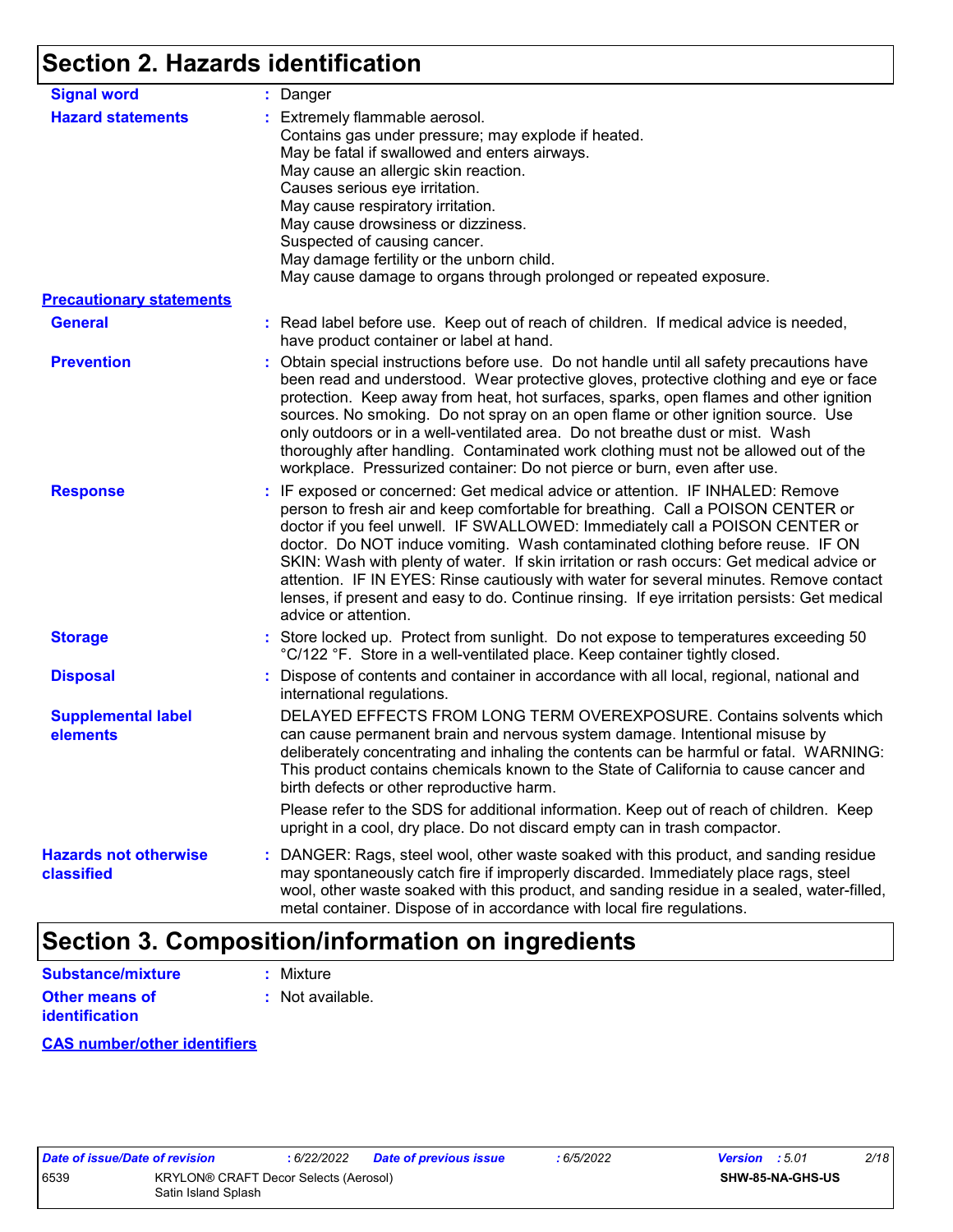### **Section 3. Composition/information on ingredients**

| <b>Ingredient name</b>               | % by weight | <b>CAS number</b> |
|--------------------------------------|-------------|-------------------|
| l Acetone                            | 225 - ≤50   | 67-64-1           |
| Propane                              | 210 - ≤25   | 74-98-6           |
| n-Butyl Acetate                      | $\leq 10$   | 123-86-4          |
| Butane                               | l≤10        | 106-97-8          |
| l Titanium Dioxide                   | 5≥ا         | 13463-67-7        |
| 2-Propoxyethanol                     | ՝≤3         | 2807-30-9         |
| Zirconium 2-Ethylhexanoate           | l≤0.3       | 22464-99-9        |
| Methyl Ethyl Ketoxime                | l≤0.3       | 96-29-7           |
| Light Aromatic Hydrocarbons          | l≤0.3       | 64742-95-6        |
| Cobalt 2-Ethylhexanoate              | l≤0.3       | 136-52-7          |
| Hydrotreated Heavy Petroleum Naphtha | l≤0.3       | 64742-48-9        |

Any concentration shown as a range is to protect confidentiality or is due to batch variation.

**There are no additional ingredients present which, within the current knowledge of the supplier and in the concentrations applicable, are classified and hence require reporting in this section.**

**Occupational exposure limits, if available, are listed in Section 8.**

### **Section 4. First aid measures**

#### **Description of necessary first aid measures**

| <b>Eye contact</b>  | : Immediately flush eyes with plenty of water, occasionally lifting the upper and lower<br>eyelids. Check for and remove any contact lenses. Continue to rinse for at least 10<br>minutes. Get medical attention.                                                                                                                                                                                                                                                                                                                                                                                                                                                                                                                                       |
|---------------------|---------------------------------------------------------------------------------------------------------------------------------------------------------------------------------------------------------------------------------------------------------------------------------------------------------------------------------------------------------------------------------------------------------------------------------------------------------------------------------------------------------------------------------------------------------------------------------------------------------------------------------------------------------------------------------------------------------------------------------------------------------|
| <b>Inhalation</b>   | : Remove victim to fresh air and keep at rest in a position comfortable for breathing. If it<br>is suspected that fumes are still present, the rescuer should wear an appropriate mask<br>or self-contained breathing apparatus. If not breathing, if breathing is irregular or if<br>respiratory arrest occurs, provide artificial respiration or oxygen by trained personnel. It<br>may be dangerous to the person providing aid to give mouth-to-mouth resuscitation.<br>Get medical attention. If necessary, call a poison center or physician. If unconscious,<br>place in recovery position and get medical attention immediately. Maintain an open<br>airway. Loosen tight clothing such as a collar, tie, belt or waistband.                    |
| <b>Skin contact</b> | : Wash with plenty of soap and water. Remove contaminated clothing and shoes. Wash<br>contaminated clothing thoroughly with water before removing it, or wear gloves.<br>Continue to rinse for at least 10 minutes. Get medical attention. In the event of any<br>complaints or symptoms, avoid further exposure. Wash clothing before reuse. Clean<br>shoes thoroughly before reuse.                                                                                                                                                                                                                                                                                                                                                                   |
| <b>Ingestion</b>    | : Get medical attention immediately. Call a poison center or physician. Wash out mouth<br>with water. Remove dentures if any. If material has been swallowed and the exposed<br>person is conscious, give small quantities of water to drink. Stop if the exposed person<br>feels sick as vomiting may be dangerous. Aspiration hazard if swallowed. Can enter<br>lungs and cause damage. Do not induce vomiting. If vomiting occurs, the head should<br>be kept low so that vomit does not enter the lungs. Never give anything by mouth to an<br>unconscious person. If unconscious, place in recovery position and get medical<br>attention immediately. Maintain an open airway. Loosen tight clothing such as a collar,<br>tie, belt or waistband. |

**Most important symptoms/effects, acute and delayed**

| <b>Potential acute health effects</b> |                                                                                                                              |
|---------------------------------------|------------------------------------------------------------------------------------------------------------------------------|
| Eye contact                           | : Causes serious eye irritation.                                                                                             |
| <b>Inhalation</b>                     | : Can cause central nervous system (CNS) depression. May cause drowsiness or<br>dizziness. May cause respiratory irritation. |
| <b>Skin contact</b>                   | : May cause an allergic skin reaction.                                                                                       |

| Date of issue/Date of revision |                                                              | : 6/22/2022 | <b>Date of previous issue</b> | : 6/5/2022 | <b>Version</b> : 5.01 |                  | 3/18 |
|--------------------------------|--------------------------------------------------------------|-------------|-------------------------------|------------|-----------------------|------------------|------|
| 6539                           | KRYLON® CRAFT Decor Selects (Aerosol)<br>Satin Island Splash |             |                               |            |                       | SHW-85-NA-GHS-US |      |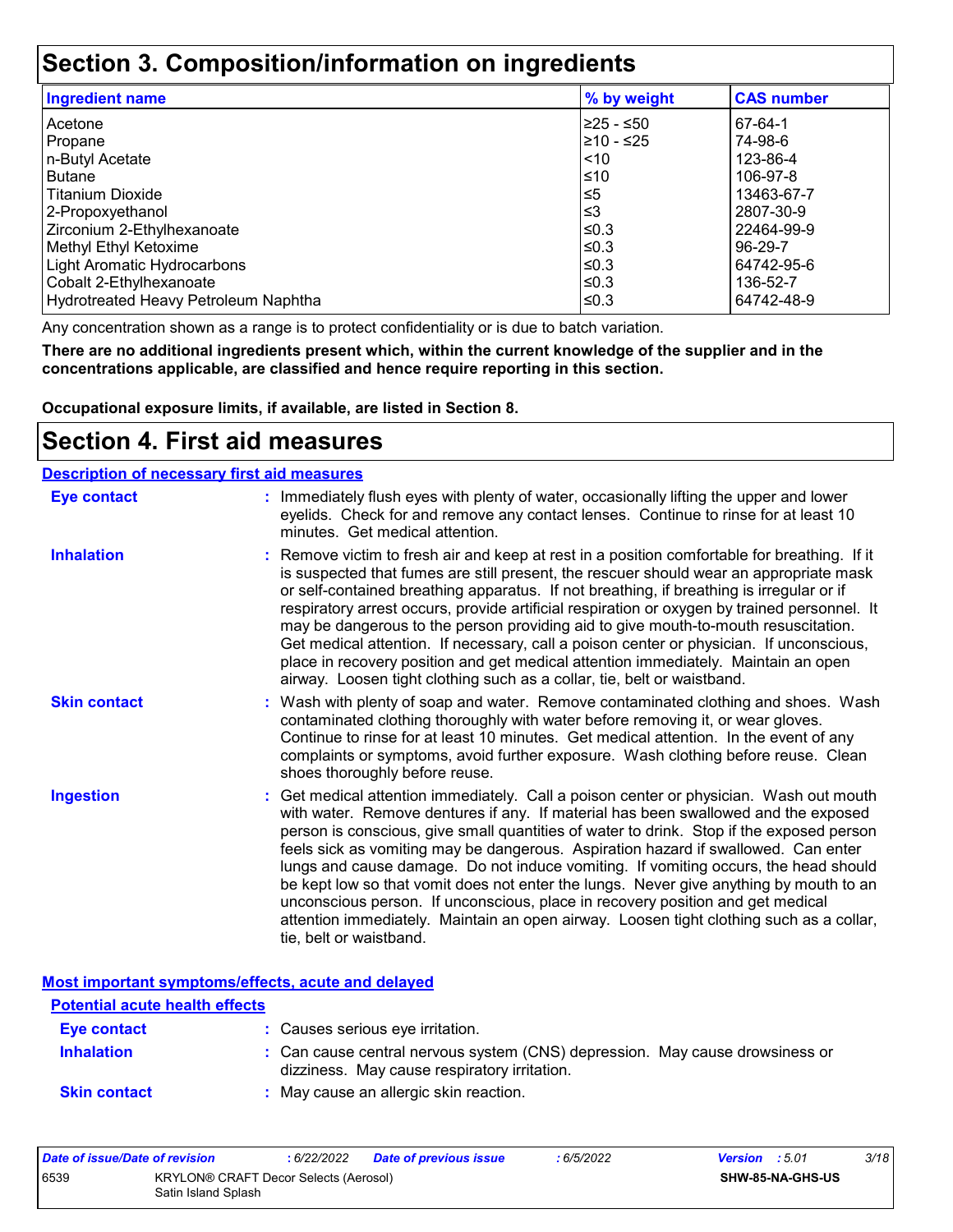# **Section 4. First aid measures**

| <b>Ingestion</b>                    | : Can cause central nervous system (CNS) depression. May be fatal if swallowed and                                                                                                                                                                                                                                                                                                                              |
|-------------------------------------|-----------------------------------------------------------------------------------------------------------------------------------------------------------------------------------------------------------------------------------------------------------------------------------------------------------------------------------------------------------------------------------------------------------------|
|                                     | enters airways.                                                                                                                                                                                                                                                                                                                                                                                                 |
| <b>Over-exposure signs/symptoms</b> |                                                                                                                                                                                                                                                                                                                                                                                                                 |
| <b>Eye contact</b>                  | : Adverse symptoms may include the following:<br>pain or irritation<br>watering<br>redness                                                                                                                                                                                                                                                                                                                      |
| <b>Inhalation</b>                   | : Adverse symptoms may include the following:<br>respiratory tract irritation<br>coughing<br>nausea or vomiting<br>headache<br>drowsiness/fatigue<br>dizziness/vertigo<br>unconsciousness<br>reduced fetal weight<br>increase in fetal deaths<br>skeletal malformations                                                                                                                                         |
| <b>Skin contact</b>                 | : Adverse symptoms may include the following:<br>irritation<br>redness<br>reduced fetal weight<br>increase in fetal deaths<br>skeletal malformations                                                                                                                                                                                                                                                            |
| <b>Ingestion</b>                    | : Adverse symptoms may include the following:<br>nausea or vomiting<br>reduced fetal weight<br>increase in fetal deaths<br>skeletal malformations                                                                                                                                                                                                                                                               |
|                                     | <b>Indication of immediate medical attention and special treatment needed, if necessary</b>                                                                                                                                                                                                                                                                                                                     |
| <b>Notes to physician</b>           | : Treat symptomatically. Contact poison treatment specialist immediately if large<br>quantities have been ingested or inhaled.                                                                                                                                                                                                                                                                                  |
| <b>Specific treatments</b>          | : No specific treatment.                                                                                                                                                                                                                                                                                                                                                                                        |
| <b>Protection of first-aiders</b>   | : No action shall be taken involving any personal risk or without suitable training. If it is<br>suspected that fumes are still present, the rescuer should wear an appropriate mask or<br>self-contained breathing apparatus. It may be dangerous to the person providing aid to<br>give mouth-to-mouth resuscitation. Wash contaminated clothing thoroughly with water<br>before removing it, or wear gloves. |

**See toxicological information (Section 11)**

# **Section 5. Fire-fighting measures**

| <b>Extinguishing media</b>                           |                                                                                                                                                                                                                                                                                                                                                                                                                                                       |                               |
|------------------------------------------------------|-------------------------------------------------------------------------------------------------------------------------------------------------------------------------------------------------------------------------------------------------------------------------------------------------------------------------------------------------------------------------------------------------------------------------------------------------------|-------------------------------|
| <b>Suitable extinguishing</b><br>media               | : Use an extinguishing agent suitable for the surrounding fire.                                                                                                                                                                                                                                                                                                                                                                                       |                               |
| Unsuitable extinguishing<br>media                    | : None known.                                                                                                                                                                                                                                                                                                                                                                                                                                         |                               |
| <b>Specific hazards arising</b><br>from the chemical | : Extremely flammable aerosol. Runoff to sewer may create fire or explosion hazard. In<br>a fire or if heated, a pressure increase will occur and the container may burst, with the<br>risk of a subsequent explosion. Gas may accumulate in low or confined areas or travel<br>a considerable distance to a source of ignition and flash back, causing fire or explosion.<br>Bursting aerosol containers may be propelled from a fire at high speed. |                               |
| Date of issue/Date of revision                       | <b>Date of previous issue</b><br>:6/5/2022<br>:6/22/2022                                                                                                                                                                                                                                                                                                                                                                                              | 4/18<br><b>Version</b> : 5.01 |
| 6539<br>Satin Island Splash                          | <b>KRYLON® CRAFT Decor Selects (Aerosol)</b>                                                                                                                                                                                                                                                                                                                                                                                                          | SHW-85-NA-GHS-US              |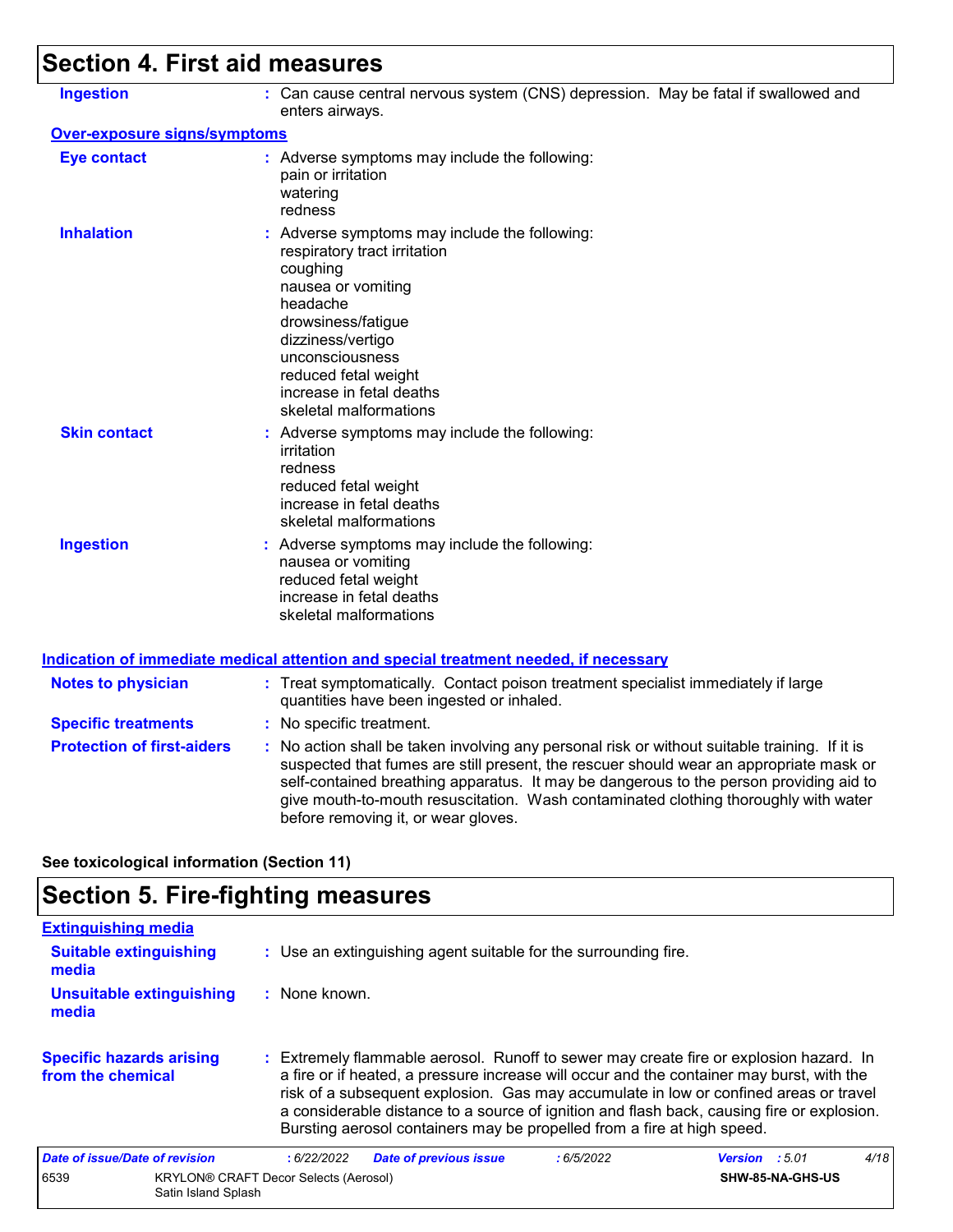### **Section 5. Fire-fighting measures**

| <b>Hazardous thermal</b><br>decomposition products       | Decomposition products may include the following materials:<br>carbon dioxide<br>carbon monoxide<br>metal oxide/oxides                                                                                                                                                                                                        |
|----------------------------------------------------------|-------------------------------------------------------------------------------------------------------------------------------------------------------------------------------------------------------------------------------------------------------------------------------------------------------------------------------|
| <b>Special protective actions</b><br>for fire-fighters   | : Promptly isolate the scene by removing all persons from the vicinity of the incident if<br>there is a fire. No action shall be taken involving any personal risk or without suitable<br>training. Move containers from fire area if this can be done without risk. Use water<br>spray to keep fire-exposed containers cool. |
| <b>Special protective</b><br>equipment for fire-fighters | Fire-fighters should wear appropriate protective equipment and self-contained breathing<br>apparatus (SCBA) with a full face-piece operated in positive pressure mode.                                                                                                                                                        |

### **Section 6. Accidental release measures**

#### **Personal precautions, protective equipment and emergency procedures**

| For non-emergency<br>personnel                               | : No action shall be taken involving any personal risk or without suitable training.<br>Evacuate surrounding areas. Keep unnecessary and unprotected personnel from<br>entering. In the case of aerosols being ruptured, care should be taken due to the rapid<br>escape of the pressurized contents and propellant. If a large number of containers are<br>ruptured, treat as a bulk material spillage according to the instructions in the clean-up<br>section. Do not touch or walk through spilled material. Shut off all ignition sources. No<br>flares, smoking or flames in hazard area. Avoid breathing vapor or mist. Provide<br>adequate ventilation. Wear appropriate respirator when ventilation is inadequate. Put<br>on appropriate personal protective equipment. |  |
|--------------------------------------------------------------|----------------------------------------------------------------------------------------------------------------------------------------------------------------------------------------------------------------------------------------------------------------------------------------------------------------------------------------------------------------------------------------------------------------------------------------------------------------------------------------------------------------------------------------------------------------------------------------------------------------------------------------------------------------------------------------------------------------------------------------------------------------------------------|--|
| For emergency responders                                     | : If specialized clothing is required to deal with the spillage, take note of any information in<br>Section 8 on suitable and unsuitable materials. See also the information in "For non-<br>emergency personnel".                                                                                                                                                                                                                                                                                                                                                                                                                                                                                                                                                               |  |
| <b>Environmental precautions</b>                             | : Avoid dispersal of spilled material and runoff and contact with soil, waterways, drains<br>and sewers. Inform the relevant authorities if the product has caused environmental<br>pollution (sewers, waterways, soil or air).                                                                                                                                                                                                                                                                                                                                                                                                                                                                                                                                                  |  |
| <b>Methods and materials for containment and cleaning up</b> |                                                                                                                                                                                                                                                                                                                                                                                                                                                                                                                                                                                                                                                                                                                                                                                  |  |
| <b>Small spill</b>                                           | : Stop leak if without risk. Move containers from spill area. Use spark-proof tools and<br>explosion-proof equipment. Dilute with water and mop up if water-soluble. Alternatively,<br>or if water-insoluble, absorb with an inert dry material and place in an appropriate waste<br>disposal container. Dispose of via a licensed waste disposal contractor.                                                                                                                                                                                                                                                                                                                                                                                                                    |  |
| <b>Large spill</b>                                           | : Stop leak if without risk. Move containers from spill area. Use spark-proof tools and<br>explosion-proof equipment. Approach release from upwind. Prevent entry into sewers,<br>water courses, basements or confined areas. Wash spillages into an effluent treatment<br>plant or proceed as follows. Contain and collect spillage with non-combustible,<br>absorbent material e.g. sand, earth, vermiculite or diatomaceous earth and place in<br>container for disposal according to local regulations (see Section 13). Dispose of via a<br>licensed waste disposal contractor. Contaminated absorbent material may pose the<br>same hazard as the spilled product. Note: see Section 1 for emergency contact<br>information and Section 13 for waste disposal.             |  |

# **Section 7. Handling and storage**

**Precautions for safe handling**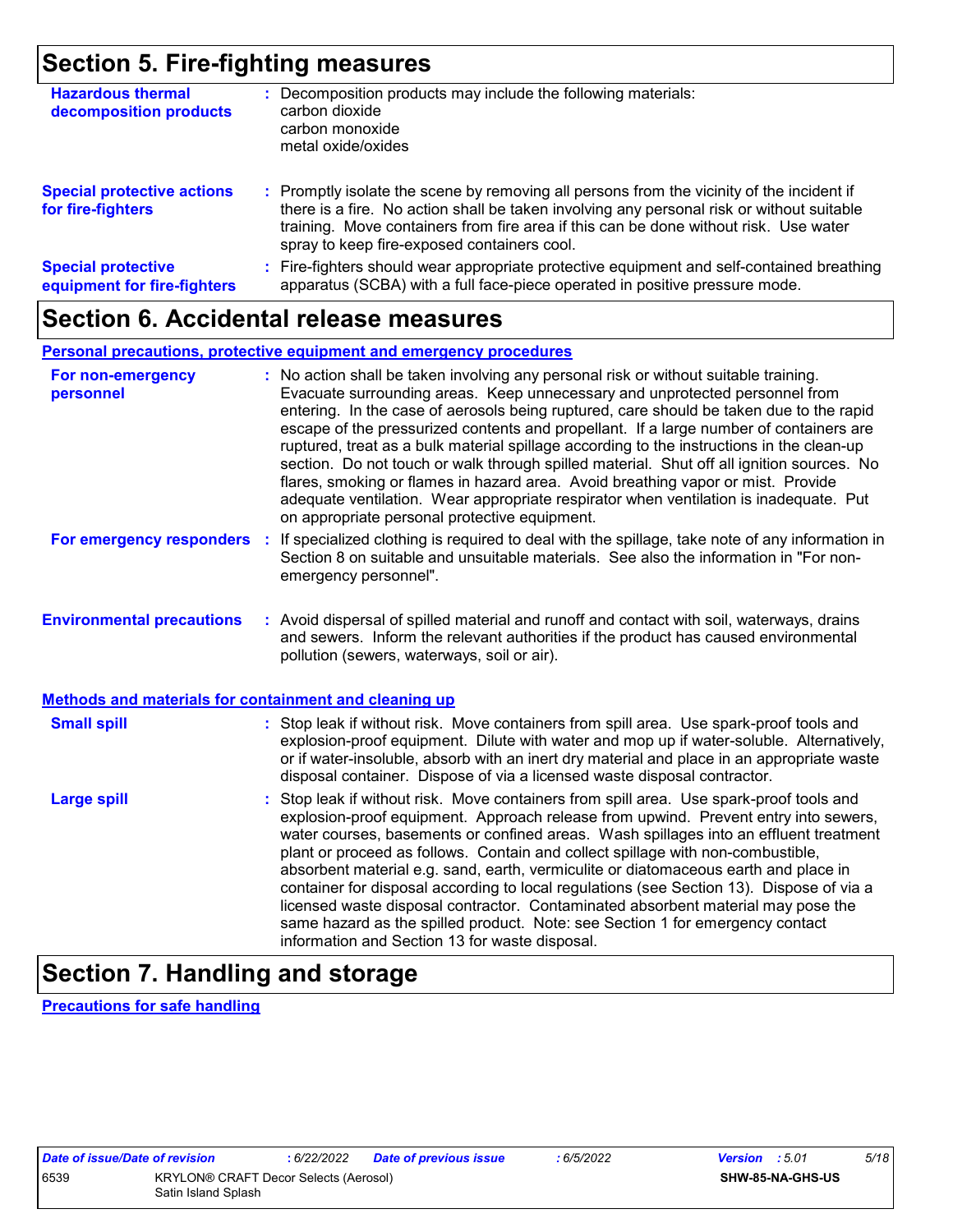# **Section 7. Handling and storage**

| <b>Protective measures</b>                                                       | : Put on appropriate personal protective equipment (see Section 8). Persons with a<br>history of skin sensitization problems should not be employed in any process in which<br>this product is used. Pressurized container: protect from sunlight and do not expose to<br>temperatures exceeding 50°C. Do not pierce or burn, even after use. Avoid exposure -<br>obtain special instructions before use. Avoid exposure during pregnancy. Do not<br>handle until all safety precautions have been read and understood. Do not get in eyes<br>or on skin or clothing. Do not breathe vapor or mist. Do not swallow. Avoid breathing<br>gas. Use only with adequate ventilation. Wear appropriate respirator when ventilation is<br>inadequate. Store and use away from heat, sparks, open flame or any other ignition<br>source. Use explosion-proof electrical (ventilating, lighting and material handling)<br>equipment. Use only non-sparking tools. Empty containers retain product residue and<br>can be hazardous. |
|----------------------------------------------------------------------------------|---------------------------------------------------------------------------------------------------------------------------------------------------------------------------------------------------------------------------------------------------------------------------------------------------------------------------------------------------------------------------------------------------------------------------------------------------------------------------------------------------------------------------------------------------------------------------------------------------------------------------------------------------------------------------------------------------------------------------------------------------------------------------------------------------------------------------------------------------------------------------------------------------------------------------------------------------------------------------------------------------------------------------|
| <b>Advice on general</b><br>occupational hygiene                                 | : Eating, drinking and smoking should be prohibited in areas where this material is<br>handled, stored and processed. Workers should wash hands and face before eating,<br>drinking and smoking. Remove contaminated clothing and protective equipment before<br>entering eating areas. See also Section 8 for additional information on hygiene<br>measures.                                                                                                                                                                                                                                                                                                                                                                                                                                                                                                                                                                                                                                                             |
| <b>Conditions for safe storage,</b><br>including any<br><b>incompatibilities</b> | : Store in accordance with local regulations. Store away from direct sunlight in a dry, cool<br>and well-ventilated area, away from incompatible materials (see Section 10) and food<br>and drink. Protect from sunlight. Store locked up. Eliminate all ignition sources. Use<br>appropriate containment to avoid environmental contamination. See Section 10 for<br>incompatible materials before handling or use.                                                                                                                                                                                                                                                                                                                                                                                                                                                                                                                                                                                                      |

## **Section 8. Exposure controls/personal protection**

#### **Control parameters**

**Occupational exposure limits (OSHA United States)**

| <b>Ingredient name</b>         |                                              | CAS#                          | <b>Exposure limits</b>                                                                                                                                                                                                                                                                                                                                |
|--------------------------------|----------------------------------------------|-------------------------------|-------------------------------------------------------------------------------------------------------------------------------------------------------------------------------------------------------------------------------------------------------------------------------------------------------------------------------------------------------|
| Acetone                        |                                              | 67-64-1                       | ACGIH TLV (United States, 1/2021).<br>TWA: 250 ppm 8 hours.<br>STEL: 500 ppm 15 minutes.<br>NIOSH REL (United States, 10/2020).<br>TWA: 250 ppm 10 hours.<br>TWA: 590 mg/m <sup>3</sup> 10 hours.<br>OSHA PEL (United States, 5/2018).<br>TWA: 1000 ppm 8 hours.<br>TWA: 2400 mg/m <sup>3</sup> 8 hours.                                              |
| Propane                        |                                              | 74-98-6                       | NIOSH REL (United States, 10/2020).<br>TWA: 1000 ppm 10 hours.<br>TWA: 1800 mg/m <sup>3</sup> 10 hours.<br>OSHA PEL (United States, 5/2018).<br>TWA: 1000 ppm 8 hours.<br>TWA: 1800 mg/m <sup>3</sup> 8 hours.<br>ACGIH TLV (United States, 1/2021). Oxygen<br>Depletion [Asphyxiant]. Explosive potential                                            |
| n-Butyl Acetate                |                                              | 123-86-4                      | NIOSH REL (United States, 10/2020).<br>TWA: 150 ppm 10 hours.<br>TWA: 710 mg/m <sup>3</sup> 10 hours.<br>STEL: 200 ppm 15 minutes.<br>STEL: 950 mg/m <sup>3</sup> 15 minutes.<br>OSHA PEL (United States, 5/2018).<br>TWA: 150 ppm 8 hours.<br>TWA: 710 mg/m <sup>3</sup> 8 hours.<br>ACGIH TLV (United States, 1/2021).<br>STEL: 150 ppm 15 minutes. |
| Date of issue/Date of revision | : 6/22/2022                                  | <b>Date of previous issue</b> | 6/18<br>:6/5/2022<br>Version : 5.01                                                                                                                                                                                                                                                                                                                   |
| 6539<br>Satin Island Splash    | <b>KRYLON® CRAFT Decor Selects (Aerosol)</b> |                               | SHW-85-NA-GHS-US                                                                                                                                                                                                                                                                                                                                      |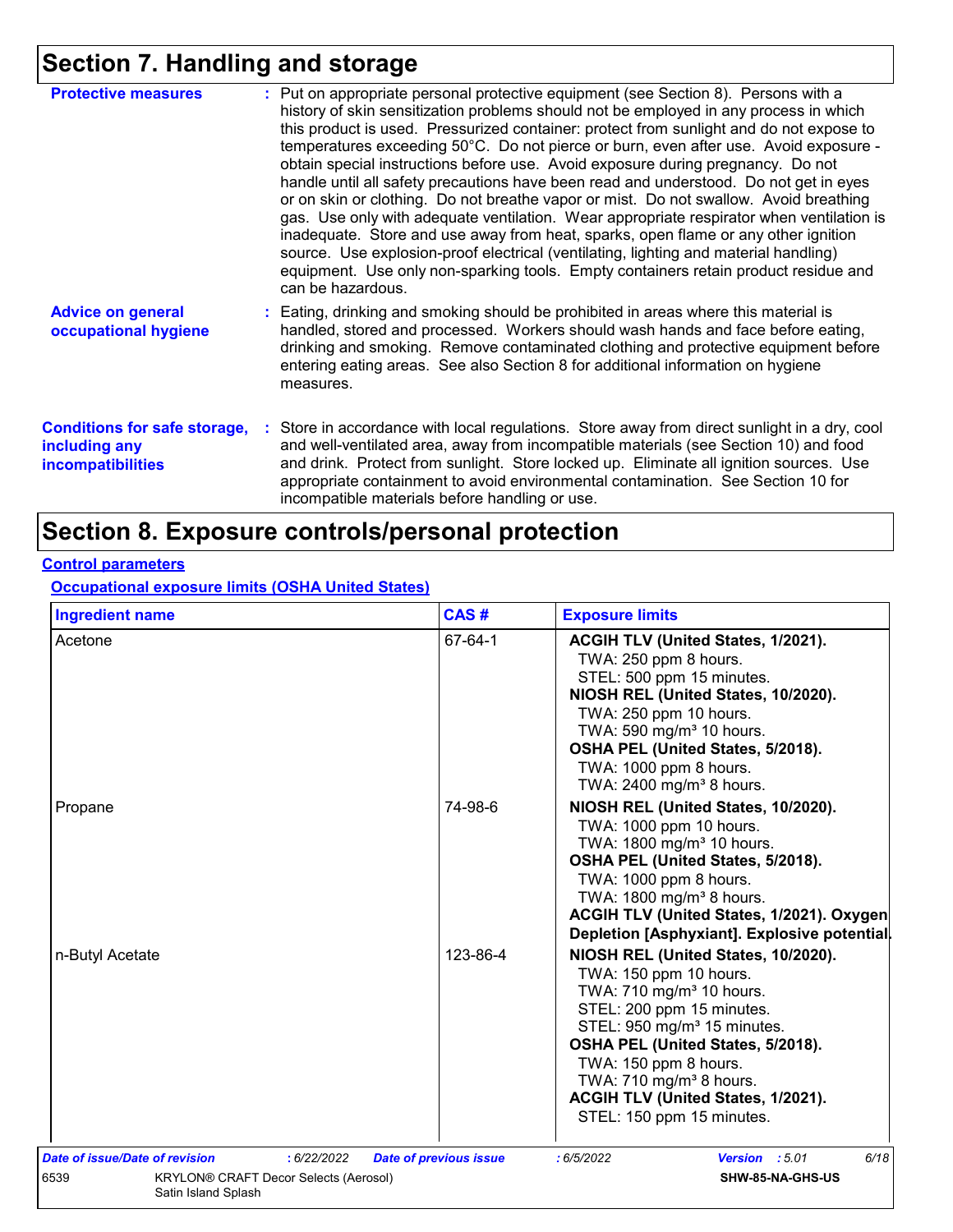# **Section 8. Exposure controls/personal protection**

|                                      |            | TWA: 50 ppm 8 hours.                                |
|--------------------------------------|------------|-----------------------------------------------------|
| <b>Butane</b>                        | 106-97-8   | NIOSH REL (United States, 10/2020).                 |
|                                      |            | TWA: 800 ppm 10 hours.                              |
|                                      |            | TWA: 1900 mg/m <sup>3</sup> 10 hours.               |
|                                      |            | ACGIH TLV (United States, 1/2021).                  |
|                                      |            | <b>Explosive potential.</b>                         |
|                                      |            | STEL: 1000 ppm 15 minutes.                          |
| Titanium Dioxide                     | 13463-67-7 | ACGIH TLV (United States, 1/2021).                  |
|                                      |            | TWA: 10 mg/m <sup>3</sup> 8 hours.                  |
|                                      |            | OSHA PEL (United States, 5/2018).                   |
|                                      |            | TWA: 15 mg/m <sup>3</sup> 8 hours. Form: Total dust |
| 2-Propoxyethanol                     | 2807-30-9  | None.                                               |
| Zirconium 2-Ethylhexanoate           | 22464-99-9 | ACGIH TLV (United States, 1/2021).                  |
|                                      |            | TWA: $5 \text{ mg/m}^3$ , (as Zr) 8 hours.          |
|                                      |            | STEL: 10 mg/m <sup>3</sup> , (as Zr) 15 minutes.    |
|                                      |            | NIOSH REL (United States, 10/2020).                 |
|                                      |            | TWA: $5 \text{ mg/m}^3$ , (as Zr) 10 hours.         |
|                                      |            | STEL: 10 mg/m <sup>3</sup> , (as Zr) 15 minutes.    |
|                                      |            | OSHA PEL (United States, 5/2018).                   |
|                                      |            | TWA: $5 \text{ mg/m}^3$ , (as Zr) 8 hours.          |
| Methyl Ethyl Ketoxime                | 96-29-7    | OARS WEEL (United States, 1/2021). Skin             |
|                                      |            | sensitizer.                                         |
|                                      |            | TWA: 10 ppm 8 hours.                                |
| Light Aromatic Hydrocarbons          | 64742-95-6 | None.                                               |
| Cobalt 2-Ethylhexanoate              | 136-52-7   | ACGIH TLV (United States, 1/2021). Skin             |
|                                      |            | sensitizer. Inhalation sensitizer.                  |
|                                      |            | TWA: $0.02 \text{ mg/m}^3$ , (as Co) 8 hours.       |
| Hydrotreated Heavy Petroleum Naphtha | 64742-48-9 | None.                                               |

#### **Occupational exposure limits (Canada)**

| <b>Ingredient name</b>                                                                                | CAS#                          | <b>Exposure limits</b>                                                                                                                                                                                                                                                                                                                                                                                                                                                                                                                                                                                                                                                                                                                     |
|-------------------------------------------------------------------------------------------------------|-------------------------------|--------------------------------------------------------------------------------------------------------------------------------------------------------------------------------------------------------------------------------------------------------------------------------------------------------------------------------------------------------------------------------------------------------------------------------------------------------------------------------------------------------------------------------------------------------------------------------------------------------------------------------------------------------------------------------------------------------------------------------------------|
| acetone                                                                                               | 67-64-1                       | CA Alberta Provincial (Canada, 6/2018).<br>8 hrs OEL: 1200 mg/m <sup>3</sup> 8 hours.<br>15 min OEL: 1800 mg/m <sup>3</sup> 15 minutes.<br>8 hrs OEL: 500 ppm 8 hours.<br>15 min OEL: 750 ppm 15 minutes.<br><b>CA British Columbia Provincial (Canada,</b><br>$6/2021$ ).<br>TWA: 250 ppm 8 hours.<br>STEL: 500 ppm 15 minutes.<br>CA Ontario Provincial (Canada, 6/2019).<br>TWA: 250 ppm 8 hours.<br>STEL: 500 ppm 15 minutes.<br>CA Quebec Provincial (Canada, 6/2021).<br>TWAEV: 500 ppm 8 hours.<br>TWAEV: 1190 mg/m <sup>3</sup> 8 hours.<br>STEV: 1000 ppm 15 minutes.<br>STEV: 2380 mg/m <sup>3</sup> 15 minutes.<br><b>CA Saskatchewan Provincial (Canada,</b><br>7/2013).<br>STEL: 750 ppm 15 minutes.<br>TWA: 500 ppm 8 hours. |
| Normal propane                                                                                        | 74-98-6                       | CA Alberta Provincial (Canada, 6/2018).<br>8 hrs OEL: 1000 ppm 8 hours.<br>CA Quebec Provincial (Canada, 6/2021).<br>TWAEV: 1000 ppm 8 hours.                                                                                                                                                                                                                                                                                                                                                                                                                                                                                                                                                                                              |
| Date of issue/Date of revision<br>: 6/22/2022<br>6539<br><b>KRYLON® CRAFT Decor Selects (Aerosol)</b> | <b>Date of previous issue</b> | 7/18<br>Version : 5.01<br>:6/5/2022<br>SHW-85-NA-GHS-US                                                                                                                                                                                                                                                                                                                                                                                                                                                                                                                                                                                                                                                                                    |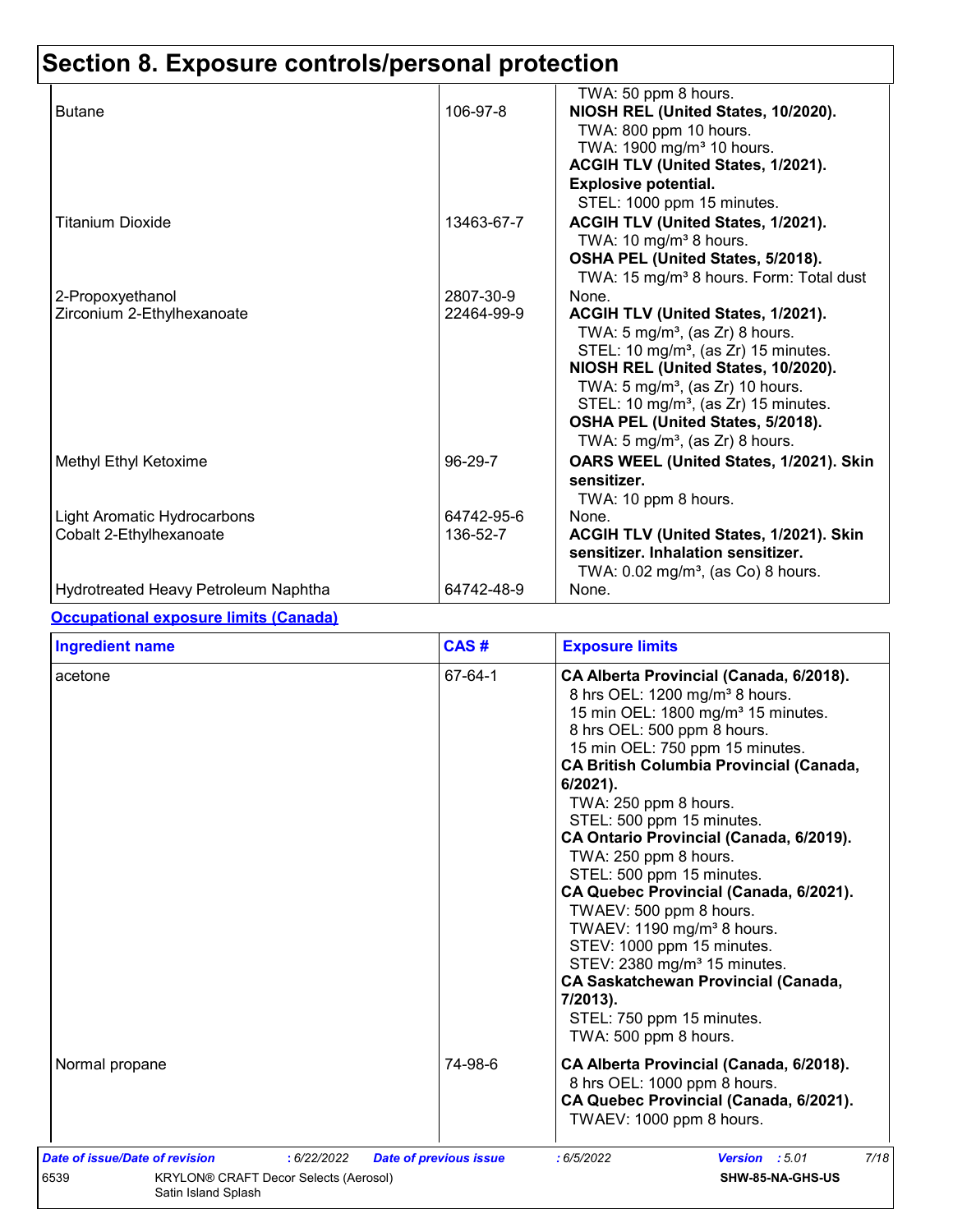# **Section 8. Exposure controls/personal protection**

|                  |            | TWAEV: 1800 mg/m <sup>3</sup> 8 hours.<br><b>CA Saskatchewan Provincial (Canada,</b><br>7/2013).<br>STEL: 1250 ppm 15 minutes.<br>TWA: 1000 ppm 8 hours.<br><b>CA British Columbia Provincial (Canada,</b><br>6/2021). Oxygen Depletion [Asphyxiant].<br><b>Explosive potential.</b>                                                                                                            |
|------------------|------------|-------------------------------------------------------------------------------------------------------------------------------------------------------------------------------------------------------------------------------------------------------------------------------------------------------------------------------------------------------------------------------------------------|
|                  |            | CA Ontario Provincial (Canada, 6/2019).<br><b>Oxygen Depletion [Asphyxiant]. Explosive</b><br>potential.                                                                                                                                                                                                                                                                                        |
| n-butyl acetate  | 123-86-4   | CA Alberta Provincial (Canada, 6/2018).<br>15 min OEL: 200 ppm 15 minutes.<br>15 min OEL: 950 mg/m <sup>3</sup> 15 minutes.<br>8 hrs OEL: 150 ppm 8 hours.<br>8 hrs OEL: 713 mg/m <sup>3</sup> 8 hours.<br><b>CA Saskatchewan Provincial (Canada,</b><br>7/2013).<br>STEL: 200 ppm 15 minutes.<br>TWA: 150 ppm 8 hours.<br>CA Ontario Provincial (Canada, 6/2019).<br>STEL: 150 ppm 15 minutes. |
|                  |            | TWA: 50 ppm 8 hours.<br>CA British Columbia Provincial (Canada,<br>6/2021).<br>STEL: 150 ppm 15 minutes.<br>TWA: 50 ppm 8 hours.<br>CA Quebec Provincial (Canada, 6/2021).<br>STEV: 150 ppm 15 minutes.<br>TWAEV: 50 ppm 8 hours.                                                                                                                                                               |
| <b>Butane</b>    | 106-97-8   | CA Alberta Provincial (Canada, 6/2018).<br>8 hrs OEL: 1000 ppm 8 hours.<br>CA Quebec Provincial (Canada, 6/2021).<br>TWAEV: 800 ppm 8 hours.<br>TWAEV: 1900 mg/m <sup>3</sup> 8 hours.<br><b>CA Saskatchewan Provincial (Canada,</b><br>7/2013).<br>STEL: 1250 ppm 15 minutes.<br>TWA: 1000 ppm 8 hours.<br><b>CA British Columbia Provincial (Canada,</b><br>6/2021). Explosive potential.     |
|                  |            | STEL: 1000 ppm 15 minutes.<br>CA Ontario Provincial (Canada, 6/2019).<br><b>Explosive potential.</b><br>STEL: 1000 ppm 15 minutes.                                                                                                                                                                                                                                                              |
| Titanium dioxide | 13463-67-7 | <b>CA British Columbia Provincial (Canada,</b><br>6/2021).<br>TWA: 10 mg/m <sup>3</sup> 8 hours. Form: Total dust<br>TWA: 3 mg/m <sup>3</sup> 8 hours. Form: respirable<br>fraction<br>CA Quebec Provincial (Canada, 6/2021).                                                                                                                                                                   |
|                  |            | TWAEV: 10 mg/m <sup>3</sup> 8 hours. Form: Total dust.<br>CA Alberta Provincial (Canada, 6/2018).<br>8 hrs OEL: 10 mg/m <sup>3</sup> 8 hours.<br>CA Ontario Provincial (Canada, 6/2019).                                                                                                                                                                                                        |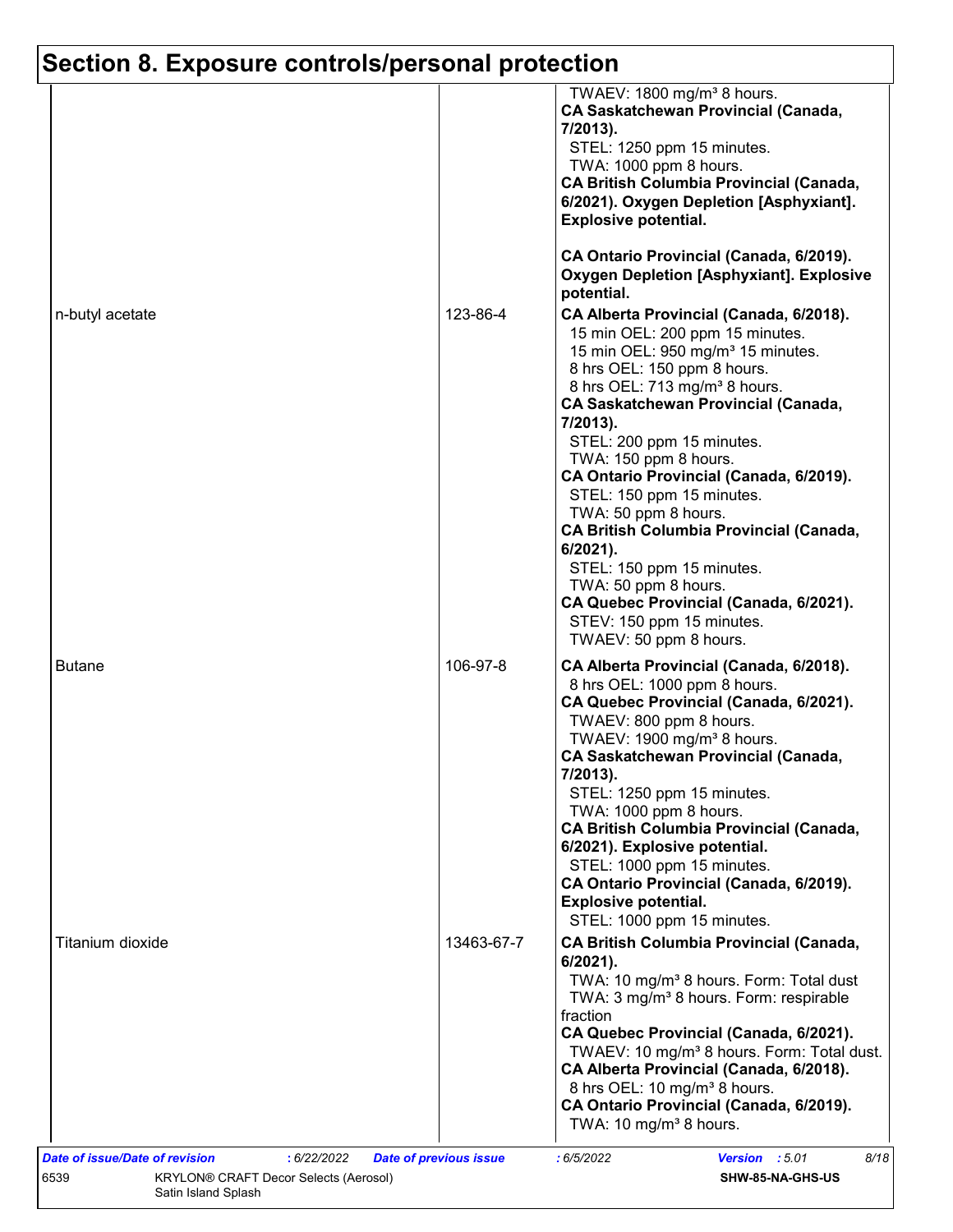# **Section 8. Exposure controls/personal protection**

|                            |            | <b>CA Saskatchewan Provincial (Canada,</b><br>7/2013).<br>STEL: 20 mg/m <sup>3</sup> 15 minutes.<br>TWA: 10 mg/m <sup>3</sup> 8 hours.                                                                                                                                                                                                                                                                                                                                                                                                                                                                            |
|----------------------------|------------|-------------------------------------------------------------------------------------------------------------------------------------------------------------------------------------------------------------------------------------------------------------------------------------------------------------------------------------------------------------------------------------------------------------------------------------------------------------------------------------------------------------------------------------------------------------------------------------------------------------------|
| 2-Propoxyethanol           | 2807-30-9  | CA Ontario Provincial (Canada, 6/2019).<br>Absorbed through skin.<br>TWA: 110 mg/m <sup>3</sup> 8 hours.<br>TWA: 25 ppm 8 hours.                                                                                                                                                                                                                                                                                                                                                                                                                                                                                  |
| Zirconium 2-Ethylhexanoate | 22464-99-9 | CA Alberta Provincial (Canada, 6/2018).<br>8 hrs OEL: 5 mg/m <sup>3</sup> , (as Zr) 8 hours.<br>15 min OEL: 10 mg/m <sup>3</sup> , (as Zr) 15 minutes.<br><b>CA British Columbia Provincial (Canada,</b><br>6/2021).<br>TWA: $5 \text{ mg/m}^3$ , (as Zr) 8 hours.<br>STEL: 10 mg/m <sup>3</sup> , (as Zr) 15 minutes.<br>CA Quebec Provincial (Canada, 6/2021).<br>TWAEV: $5 \text{ mg/m}^3$ , (as Zr) 8 hours.<br>STEV: 10 mg/m <sup>3</sup> , (as Zr) 15 minutes.<br>CA Ontario Provincial (Canada, 6/2019).<br>STEL: 10 mg/m <sup>3</sup> , (as Zr) 15 minutes.<br>TWA: $5 \text{ mg/m}^3$ , (as Zr) 8 hours. |
| Methyl Ethyl Ketoxime      | 96-29-7    | OARS WEEL (United States, 1/2021). Skin<br>sensitizer.<br>TWA: 10 ppm 8 hours.                                                                                                                                                                                                                                                                                                                                                                                                                                                                                                                                    |
| Cobalt 2-Ethylhexanoate    | 136-52-7   | <b>CA British Columbia Provincial (Canada,</b><br>6/2021). Skin sensitizer. Inhalation<br>sensitizer.<br>TWA: 0.02 mg/m <sup>3</sup> , (as Co, Total) 8 hours.<br>CA Quebec Provincial (Canada, 6/2021).<br>Skin sensitizer.<br>TWAEV: $0.02$ mg/m <sup>3</sup> , (as Co) 8 hours.<br>CA Ontario Provincial (Canada, 6/2019).<br>TWA: 0.02 mg/m <sup>3</sup> , (as Co) 8 hours.<br><b>CA Saskatchewan Provincial (Canada,</b><br>7/2013).<br>STEL: 0.06 mg/m <sup>3</sup> , (measured as Co) 15<br>minutes.<br>TWA: $0.02$ mg/m <sup>3</sup> , (measured as Co) 8<br>hours.                                       |

#### **Occupational exposure limits (Mexico)**

|                                                                             | CAS#                          | <b>Exposure limits</b>                                                                                                                |
|-----------------------------------------------------------------------------|-------------------------------|---------------------------------------------------------------------------------------------------------------------------------------|
| Acetone                                                                     | 67-64-1                       | NOM-010-STPS-2014 (Mexico, 4/2016).<br>TWA: 500 ppm 8 hours.<br>STEL: 750 ppm 15 minutes.                                             |
| Propane                                                                     | 74-98-6                       | NOM-010-STPS-2014 (Mexico, 4/2016).<br>TWA: 1000 ppm 8 hours.                                                                         |
| n-Butyl Acetate                                                             | 123-86-4                      | NOM-010-STPS-2014 (Mexico, 4/2016).<br>TWA: 150 ppm 8 hours.<br>STEL: 200 ppm 15 minutes.                                             |
| <b>Butane</b>                                                               | 106-97-8                      | NOM-010-STPS-2014 (Mexico, 4/2016).<br>TWA: 1000 ppm 8 hours.                                                                         |
| 22464-99-9<br>Zirconium 2-Ethylhexanoate                                    |                               | NOM-010-STPS-2014 (Mexico, 4/2016).<br>TWA: $5 \text{ mg/m}^3$ , (as Zr) 8 hours.<br>STEL: 10 mg/m <sup>3</sup> , (as Zr) 15 minutes. |
| Cobalt 2-Ethylhexanoate                                                     | 136-52-7                      | NOM-010-STPS-2014 (Mexico, 4/2016).                                                                                                   |
| Date of issue/Date of revision<br>:6/22/2022                                | <b>Date of previous issue</b> | 9/18<br>:6/5/2022<br>Version : 5.01                                                                                                   |
| 6539<br><b>KRYLON® CRAFT Decor Selects (Aerosol)</b><br>Satin Island Splash |                               | SHW-85-NA-GHS-US                                                                                                                      |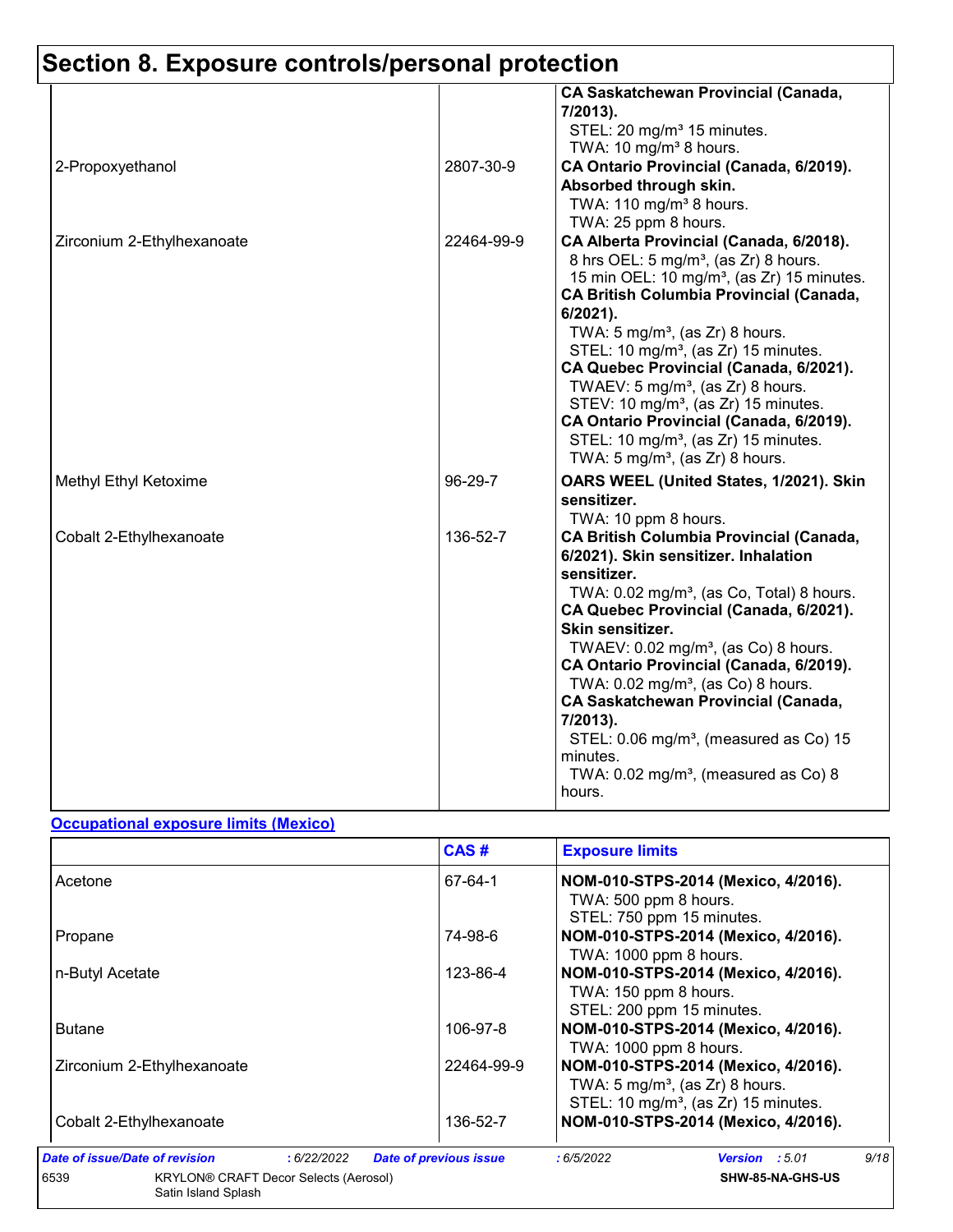### **Section 8. Exposure controls/personal protection** TWA: 0.02 mg/m<sup>3</sup>, (as Co) 8 hours.

| <b>Appropriate engineering</b>            |    | : Use only with adequate ventilation. Use process enclosures, local exhaust ventilation or                                                                                                                                                                                                                                                                                                                                                                                                                                                                                                                             |
|-------------------------------------------|----|------------------------------------------------------------------------------------------------------------------------------------------------------------------------------------------------------------------------------------------------------------------------------------------------------------------------------------------------------------------------------------------------------------------------------------------------------------------------------------------------------------------------------------------------------------------------------------------------------------------------|
| controls                                  |    | other engineering controls to keep worker exposure to airborne contaminants below any<br>recommended or statutory limits. The engineering controls also need to keep gas,<br>vapor or dust concentrations below any lower explosive limits. Use explosion-proof<br>ventilation equipment.                                                                                                                                                                                                                                                                                                                              |
| <b>Environmental exposure</b><br>controls |    | : Emissions from ventilation or work process equipment should be checked to ensure<br>they comply with the requirements of environmental protection legislation. In some<br>cases, fume scrubbers, filters or engineering modifications to the process equipment<br>will be necessary to reduce emissions to acceptable levels.                                                                                                                                                                                                                                                                                        |
| <b>Individual protection measures</b>     |    |                                                                                                                                                                                                                                                                                                                                                                                                                                                                                                                                                                                                                        |
| <b>Hygiene measures</b>                   |    | : Wash hands, forearms and face thoroughly after handling chemical products, before<br>eating, smoking and using the lavatory and at the end of the working period.<br>Appropriate techniques should be used to remove potentially contaminated clothing.<br>Contaminated work clothing should not be allowed out of the workplace. Wash<br>contaminated clothing before reusing. Ensure that eyewash stations and safety<br>showers are close to the workstation location.                                                                                                                                            |
| <b>Eye/face protection</b>                | ř. | Safety eyewear complying with an approved standard should be used when a risk<br>assessment indicates this is necessary to avoid exposure to liquid splashes, mists,<br>gases or dusts. If contact is possible, the following protection should be worn, unless<br>the assessment indicates a higher degree of protection: chemical splash goggles.                                                                                                                                                                                                                                                                    |
| <b>Skin protection</b>                    |    |                                                                                                                                                                                                                                                                                                                                                                                                                                                                                                                                                                                                                        |
| <b>Hand protection</b>                    |    | : Chemical-resistant, impervious gloves complying with an approved standard should be<br>worn at all times when handling chemical products if a risk assessment indicates this is<br>necessary. Considering the parameters specified by the glove manufacturer, check<br>during use that the gloves are still retaining their protective properties. It should be<br>noted that the time to breakthrough for any glove material may be different for different<br>glove manufacturers. In the case of mixtures, consisting of several substances, the<br>protection time of the gloves cannot be accurately estimated. |
| <b>Body protection</b>                    |    | : Personal protective equipment for the body should be selected based on the task being<br>performed and the risks involved and should be approved by a specialist before<br>handling this product. When there is a risk of ignition from static electricity, wear anti-<br>static protective clothing. For the greatest protection from static discharges, clothing<br>should include anti-static overalls, boots and gloves.                                                                                                                                                                                         |
| <b>Other skin protection</b>              |    | : Appropriate footwear and any additional skin protection measures should be selected<br>based on the task being performed and the risks involved and should be approved by a<br>specialist before handling this product.                                                                                                                                                                                                                                                                                                                                                                                              |
| <b>Respiratory protection</b>             |    | Based on the hazard and potential for exposure, select a respirator that meets the<br>appropriate standard or certification. Respirators must be used according to a<br>respiratory protection program to ensure proper fitting, training, and other important<br>aspects of use.                                                                                                                                                                                                                                                                                                                                      |

# **Section 9. Physical and chemical properties**

The conditions of measurement of all properties are at standard temperature and pressure unless otherwise indicated.

| <b>Appearance</b>                   |                   |
|-------------------------------------|-------------------|
| <b>Physical state</b>               | $:$ Liquid.       |
| <b>Color</b>                        | : Not available.  |
| Odor                                | : Not available.  |
| <b>Odor threshold</b>               | : Not available.  |
| pH                                  | : Not applicable. |
| <b>Melting point/freezing point</b> | : Not available.  |

| Date of issue/Date of revision                                              |  | : 6/22/2022 | <b>Date of previous issue</b> | : 6/5/2022 | <b>Version</b> : 5.01   |  | 10/18 |
|-----------------------------------------------------------------------------|--|-------------|-------------------------------|------------|-------------------------|--|-------|
| 6539<br><b>KRYLON® CRAFT Decor Selects (Aerosol)</b><br>Satin Island Splash |  |             |                               |            | <b>SHW-85-NA-GHS-US</b> |  |       |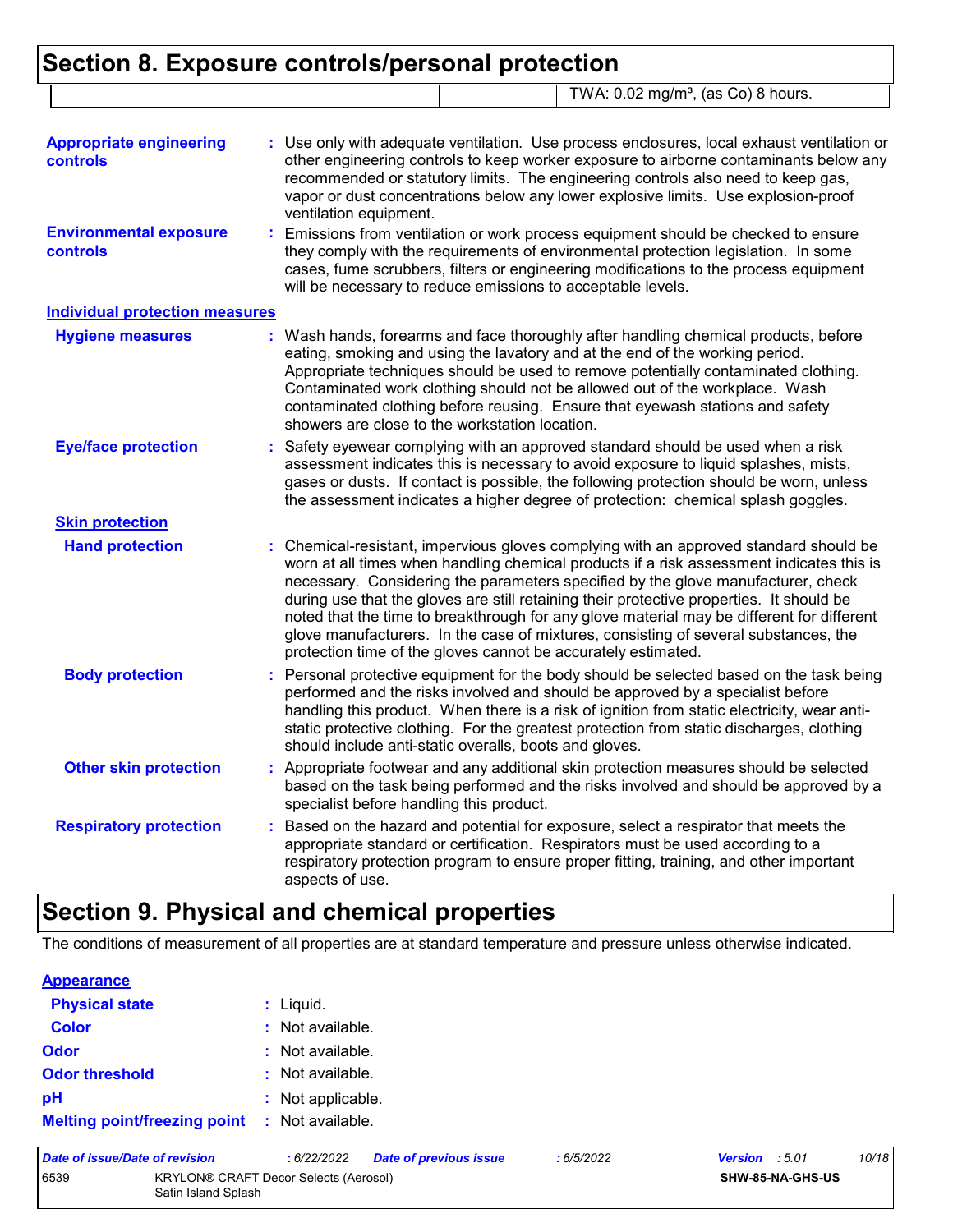## **Section 9. Physical and chemical properties**

| <b>Boiling point, initial boiling</b><br>point, and boiling range | : Not available.                                                                |
|-------------------------------------------------------------------|---------------------------------------------------------------------------------|
| <b>Flash point</b>                                                | : Closed cup: -29 $^{\circ}$ C (-20.2 $^{\circ}$ F) [Pensky-Martens Closed Cup] |
| <b>Evaporation rate</b>                                           | $: 5.6$ (butyl acetate = 1)                                                     |
| <b>Flammability</b>                                               | $:$ Not available.                                                              |
| Lower and upper explosion<br>limit/flammability limit             | : Lower: 1.26%<br>Upper: 15.8%                                                  |
| <b>Vapor pressure</b>                                             | : 101.3 kPa (760 mm Hg)                                                         |
| <b>Relative vapor density</b>                                     | : $1.55$ [Air = 1]                                                              |
| <b>Relative density</b>                                           | : 0.76                                                                          |
| <b>Solubility</b>                                                 | : Not available.                                                                |
| <b>Partition coefficient: n-</b><br>octanol/water                 | : Not applicable.                                                               |
| <b>Auto-ignition temperature</b>                                  | $:$ Not available.                                                              |
| <b>Decomposition temperature</b>                                  | : Not available.                                                                |
| <b>Viscosity</b>                                                  | Kinematic (40°C (104°F)): <20.5 mm <sup>2</sup> /s (<20.5 cSt)                  |
| <b>Molecular weight</b>                                           | Not applicable.                                                                 |
| <b>Aerosol product</b>                                            |                                                                                 |
| <b>Type of aerosol</b>                                            | : Spray                                                                         |
| <b>Heat of combustion</b>                                         | : $27.076$ kJ/g                                                                 |

# **Section 10. Stability and reactivity**

| <b>Reactivity</b>                                   | : No specific test data related to reactivity available for this product or its ingredients.              |
|-----------------------------------------------------|-----------------------------------------------------------------------------------------------------------|
| <b>Chemical stability</b>                           | : The product is stable.                                                                                  |
| <b>Possibility of hazardous</b><br><b>reactions</b> | : Under normal conditions of storage and use, hazardous reactions will not occur.                         |
| <b>Conditions to avoid</b>                          | : Avoid all possible sources of ignition (spark or flame).                                                |
| <b>Incompatible materials</b>                       | : No specific data.                                                                                       |
| <b>Hazardous decomposition</b><br>products          | : Under normal conditions of storage and use, hazardous decomposition products should<br>not be produced. |

## **Section 11. Toxicological information**

#### **Information on toxicological effects**

**Acute toxicity**

| <b>Product/ingredient name</b>                                                                  | <b>Result</b>                               | <b>Species</b> | <b>Dose</b>              | <b>Exposure</b>         |
|-------------------------------------------------------------------------------------------------|---------------------------------------------|----------------|--------------------------|-------------------------|
| Acetone                                                                                         | LD50 Oral                                   | Rat            | 5800 mg/kg               |                         |
| n-Butyl Acetate                                                                                 | LD50 Dermal                                 | Rabbit         | >17600 mg/kg             |                         |
|                                                                                                 | LD50 Oral                                   | Rat            | 10768 mg/kg              |                         |
| <b>Butane</b>                                                                                   | <b>LC50 Inhalation Vapor</b>                | Rat            | 658000 mg/m <sup>3</sup> | 4 hours                 |
| 2-Propoxyethanol                                                                                | LD50 Oral                                   | Rat            | 3089 mg/kg               |                         |
| Zirconium 2-Ethylhexanoate                                                                      | LD50 Dermal                                 | Rabbit         | $>5$ g/kg                |                         |
|                                                                                                 | LD50 Oral                                   | Rat            | $>5$ g/kg                |                         |
| Methyl Ethyl Ketoxime                                                                           | LD50 Oral                                   | Rat            | 930 mg/kg                |                         |
| Date of issue/Date of revision                                                                  | <b>Date of previous issue</b><br>:6/22/2022 | :6/5/2022      |                          | 11/18<br>Version : 5.01 |
| 6539<br><b>KRYLON® CRAFT Decor Selects (Aerosol)</b><br>SHW-85-NA-GHS-US<br>Satin Island Splash |                                             |                |                          |                         |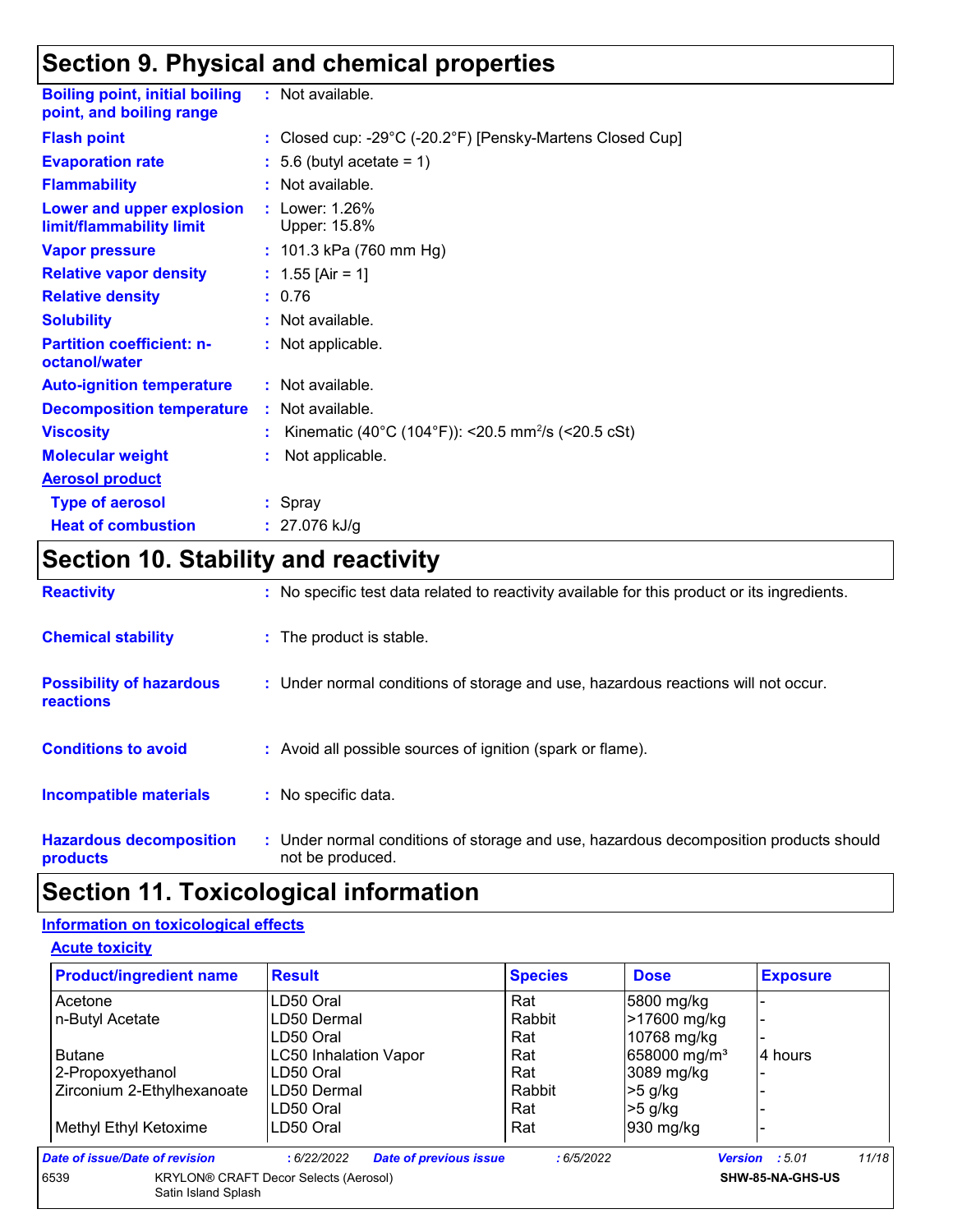|                                                | Section 11. Toxicological information |        |                          |          |
|------------------------------------------------|---------------------------------------|--------|--------------------------|----------|
| Light Aromatic Hydrocarbons                    | ILD50 Oral                            | Rat    | 8400 mg/kg               |          |
| Cobalt 2-Ethylhexanoate                        | LD50 Dermal                           | Rabbit | $>5$ g/kg                |          |
|                                                | LD50 Oral                             | Rat    | $1.22$ g/kg              |          |
| <b>Hydrotreated Heavy</b><br>Petroleum Naphtha | <b>LC50 Inhalation Vapor</b>          | Rat    | $8500$ mg/m <sup>3</sup> | 14 hours |
|                                                | LD50 Oral                             | Rat    | $>6$ g/kg                |          |

#### **Irritation/Corrosion**

| <b>Product/ingredient name</b> | <b>Result</b>            | <b>Species</b> | <b>Score</b> | <b>Exposure</b>    | <b>Observation</b> |
|--------------------------------|--------------------------|----------------|--------------|--------------------|--------------------|
| Acetone                        | Eyes - Mild irritant     | Human          |              | 186300 ppm         |                    |
|                                | Eyes - Mild irritant     | Rabbit         |              | $10$ uL            |                    |
|                                | Eyes - Moderate irritant | Rabbit         |              | 24 hours 20        |                    |
|                                |                          |                |              | mg                 |                    |
|                                | Eyes - Severe irritant   | Rabbit         |              | $20 \,\mathrm{mg}$ |                    |
|                                | Skin - Mild irritant     | Rabbit         |              | 24 hours 500       |                    |
|                                |                          |                |              | mg                 |                    |
|                                | Skin - Mild irritant     | Rabbit         |              | 395 mg             |                    |
| n-Butyl Acetate                | Eyes - Moderate irritant | Rabbit         |              | $100 \text{ mg}$   |                    |
|                                | Skin - Moderate irritant | Rabbit         |              | 24 hours 500       |                    |
|                                |                          |                |              | mg                 |                    |
| Titanium Dioxide               | Skin - Mild irritant     | Human          |              | 72 hours 300       |                    |
|                                |                          |                |              | ug l               |                    |
| 2-Propoxyethanol               | Eyes - Severe irritant   | Rabbit         |              | 24 hours 750       |                    |
|                                |                          |                |              | ug                 |                    |
|                                | Eyes - Severe irritant   | Rabbit         |              | $100 \text{ mg}$   |                    |
|                                | Skin - Mild irritant     | Guinea pig     |              | 500 mg             |                    |
|                                | Skin - Mild irritant     | Rabbit         |              | 24 hours 500       |                    |
|                                |                          |                |              | mg                 |                    |
| Methyl Ethyl Ketoxime          | Eyes - Severe irritant   | Rabbit         |              | 100 uL             |                    |
| Light Aromatic Hydrocarbons    | Eyes - Mild irritant     | Rabbit         |              | 24 hours 100       |                    |
|                                |                          |                |              | uL                 |                    |

#### **Sensitization**

Not available.

#### **Mutagenicity**

Not available.

#### **Carcinogenicity**

Not available.

#### **Classification**

| <b>Product/ingredient name</b> | <b>IOSHA</b> | <b>IARC</b> | <b>NTP</b>                                       |
|--------------------------------|--------------|-------------|--------------------------------------------------|
| Titanium Dioxide               |              | 2Β          |                                                  |
| Cobalt 2-Ethylhexanoate        |              | 2B          | Reasonably anticipated to be a human carcinogen. |

#### **Reproductive toxicity**

Not available.

#### **Teratogenicity**

Not available.

#### **Specific target organ toxicity (single exposure)**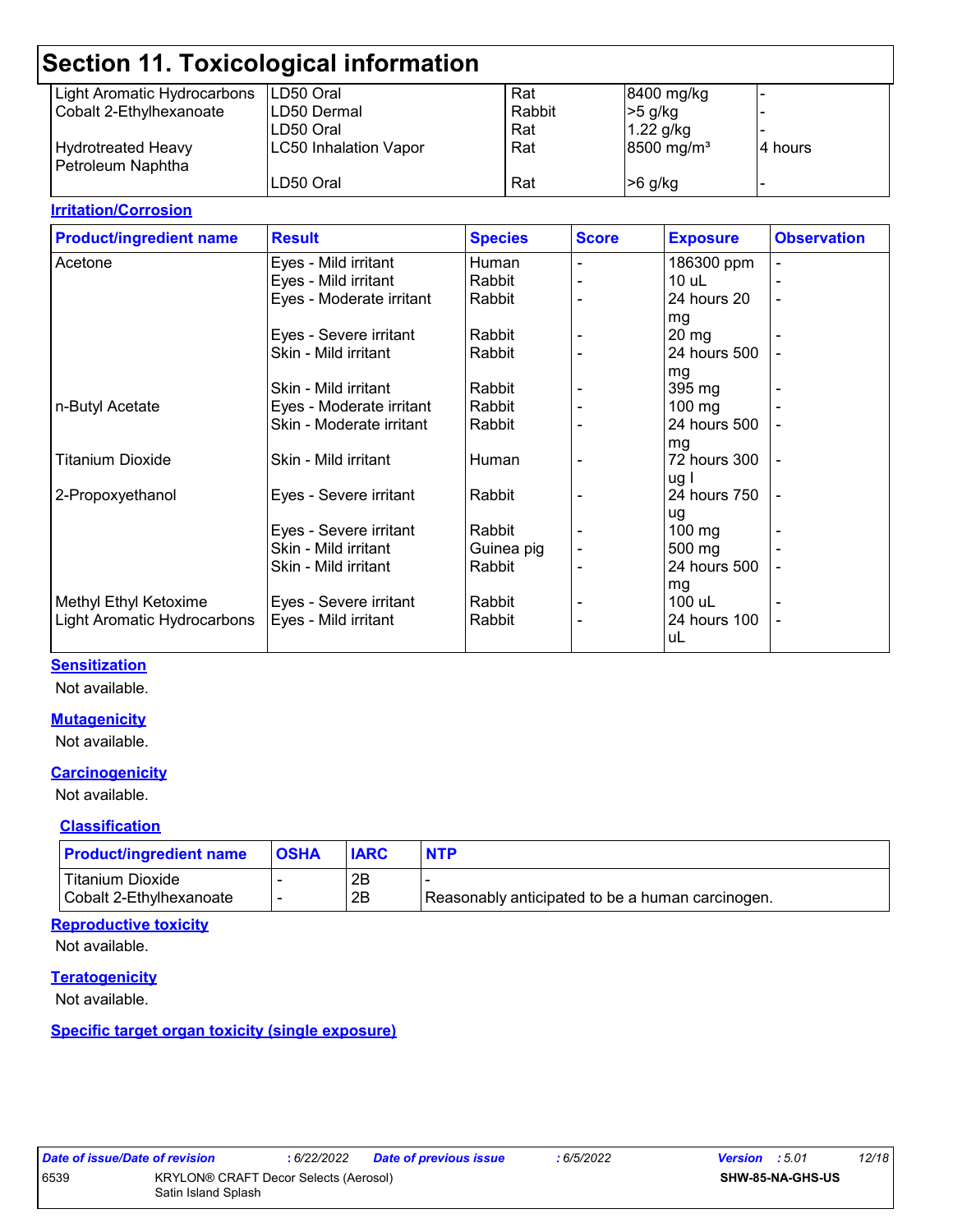# **Section 11. Toxicological information**

| <b>Name</b>                          | <b>Category</b> | <b>Route of</b><br>exposure | <b>Target organs</b>            |
|--------------------------------------|-----------------|-----------------------------|---------------------------------|
| Acetone                              | Category 3      |                             | Respiratory tract<br>irritation |
|                                      | Category 3      |                             | Narcotic effects                |
| Propane                              | Category 3      |                             | Respiratory tract<br>irritation |
|                                      | Category 3      |                             | Narcotic effects                |
| n-Butyl Acetate                      | Category 3      |                             | Narcotic effects                |
| <b>Butane</b>                        | Category 3      |                             | Respiratory tract<br>irritation |
|                                      | Category 3      |                             | Narcotic effects                |
| 2-Propoxyethanol                     | Category 3      |                             | Respiratory tract<br>irritation |
|                                      | Category 3      |                             | Narcotic effects                |
| Methyl Ethyl Ketoxime                | Category 1      |                             | upper respiratory<br>tract      |
|                                      | Category 3      |                             | Narcotic effects                |
| <b>Light Aromatic Hydrocarbons</b>   | Category 3      |                             | Respiratory tract<br>irritation |
|                                      | Category 3      |                             | Narcotic effects                |
| Hydrotreated Heavy Petroleum Naphtha | Category 3      |                             | Respiratory tract<br>irritation |
|                                      | Category 3      |                             | Narcotic effects                |

#### **Specific target organ toxicity (repeated exposure)**

| <b>Name</b>                          | Category   | <b>Route of</b><br>exposure | <b>Target organs</b> |
|--------------------------------------|------------|-----------------------------|----------------------|
| Acetone                              | Category 2 |                             |                      |
| Propane                              | Category 2 |                             |                      |
| <b>Butane</b>                        | Category 2 |                             |                      |
| 2-Propoxyethanol                     | Category 2 |                             |                      |
| Methyl Ethyl Ketoxime                | Category 2 |                             | blood system         |
| Light Aromatic Hydrocarbons          | Category 2 |                             |                      |
| Hydrotreated Heavy Petroleum Naphtha | Category 2 |                             |                      |

#### **Aspiration hazard**

| <b>Name</b>                          | <b>Result</b>                         |
|--------------------------------------|---------------------------------------|
| Propane                              | <b>ASPIRATION HAZARD - Category 1</b> |
| l Butane                             | <b>ASPIRATION HAZARD - Category 1</b> |
| Light Aromatic Hydrocarbons          | <b>ASPIRATION HAZARD - Category 1</b> |
| Hydrotreated Heavy Petroleum Naphtha | <b>ASPIRATION HAZARD - Category 1</b> |

#### **Information on the likely :** Not available. **routes of exposure**

| <b>Potential acute health effects</b> |                                                                                                                              |
|---------------------------------------|------------------------------------------------------------------------------------------------------------------------------|
| <b>Eye contact</b>                    | : Causes serious eye irritation.                                                                                             |
| <b>Inhalation</b>                     | : Can cause central nervous system (CNS) depression. May cause drowsiness or<br>dizziness. May cause respiratory irritation. |
| <b>Skin contact</b>                   | : May cause an allergic skin reaction.                                                                                       |
| <b>Ingestion</b>                      | : Can cause central nervous system (CNS) depression. May be fatal if swallowed and<br>enters airways.                        |

#### **Symptoms related to the physical, chemical and toxicological characteristics**

| Date of issue/Date of revision |                                                              | : 6/22/2022 | Date of previous issue | : 6/5/2022 | <b>Version</b> : 5.01 |                         | 13/18 |
|--------------------------------|--------------------------------------------------------------|-------------|------------------------|------------|-----------------------|-------------------------|-------|
| 6539                           | KRYLON® CRAFT Decor Selects (Aerosol)<br>Satin Island Splash |             |                        |            |                       | <b>SHW-85-NA-GHS-US</b> |       |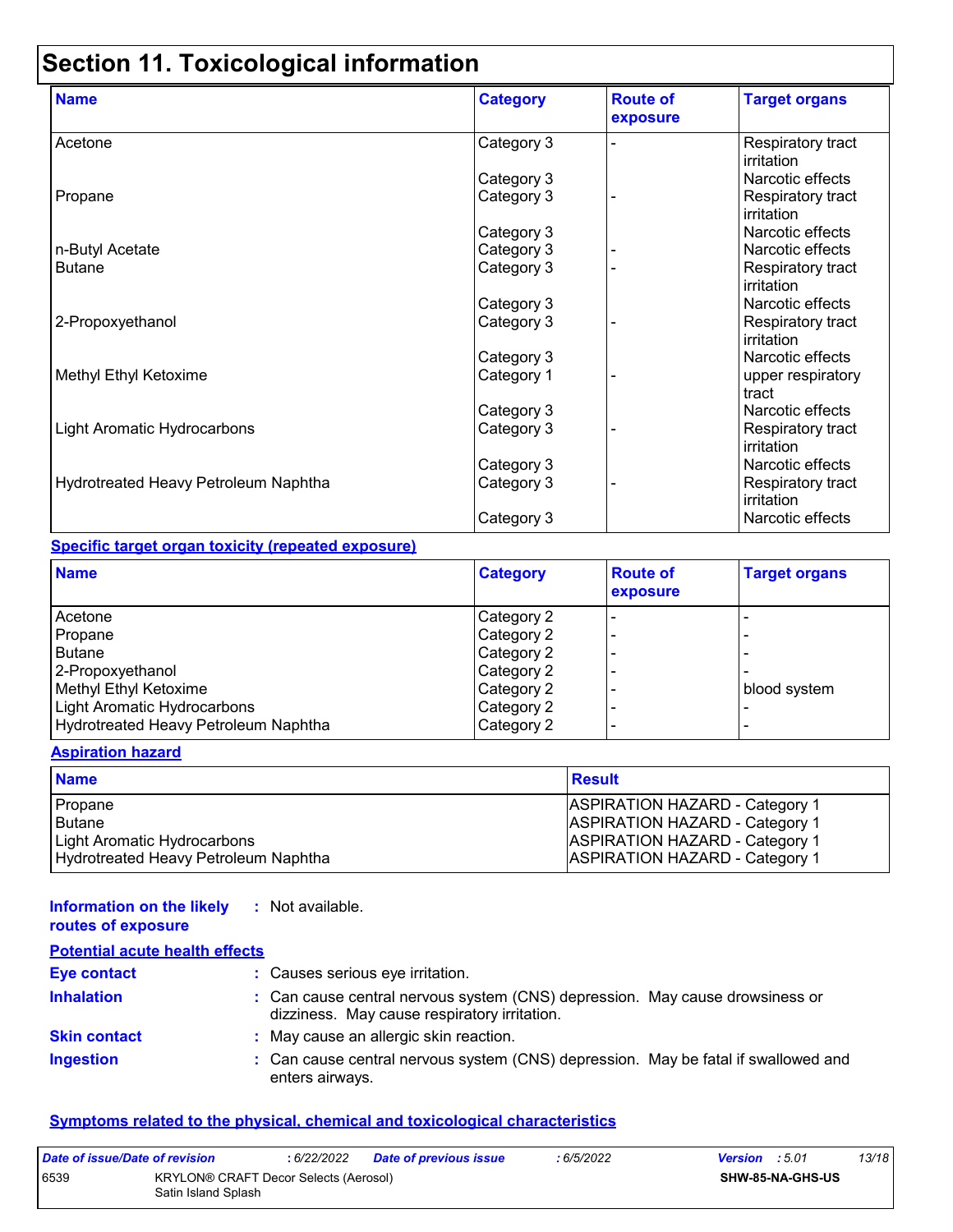# **Section 11. Toxicological information**

| <b>Eye contact</b>  | : Adverse symptoms may include the following:<br>pain or irritation<br>watering<br>redness                                                                                                                                                                              |
|---------------------|-------------------------------------------------------------------------------------------------------------------------------------------------------------------------------------------------------------------------------------------------------------------------|
| <b>Inhalation</b>   | : Adverse symptoms may include the following:<br>respiratory tract irritation<br>coughing<br>nausea or vomiting<br>headache<br>drowsiness/fatigue<br>dizziness/vertigo<br>unconsciousness<br>reduced fetal weight<br>increase in fetal deaths<br>skeletal malformations |
| <b>Skin contact</b> | : Adverse symptoms may include the following:<br>irritation<br>redness<br>reduced fetal weight<br>increase in fetal deaths<br>skeletal malformations                                                                                                                    |
| <b>Ingestion</b>    | : Adverse symptoms may include the following:<br>nausea or vomiting<br>reduced fetal weight<br>increase in fetal deaths<br>skeletal malformations                                                                                                                       |

|                                                   | Delayed and immediate effects and also chronic effects from short and long term exposure                                                                                       |
|---------------------------------------------------|--------------------------------------------------------------------------------------------------------------------------------------------------------------------------------|
| <b>Short term exposure</b>                        |                                                                                                                                                                                |
| <b>Potential immediate</b><br>effects             | $:$ Not available.                                                                                                                                                             |
| <b>Potential delayed effects</b>                  | : Not available.                                                                                                                                                               |
| <b>Long term exposure</b>                         |                                                                                                                                                                                |
| <b>Potential immediate</b><br><b>effects</b>      | $:$ Not available.                                                                                                                                                             |
| <b>Potential delayed effects : Not available.</b> |                                                                                                                                                                                |
| <b>Potential chronic health effects</b>           |                                                                                                                                                                                |
| Not available.                                    |                                                                                                                                                                                |
| <b>General</b>                                    | : May cause damage to organs through prolonged or repeated exposure. Once<br>sensitized, a severe allergic reaction may occur when subsequently exposed to very low<br>levels. |
| <b>Carcinogenicity</b>                            | : Suspected of causing cancer. Risk of cancer depends on duration and level of<br>exposure.                                                                                    |
| <b>Mutagenicity</b>                               | : No known significant effects or critical hazards.                                                                                                                            |
| <b>Teratogenicity</b>                             | : Suspected of damaging the unborn child.                                                                                                                                      |
| <b>Developmental effects</b>                      | : No known significant effects or critical hazards.                                                                                                                            |
| <b>Fertility effects</b>                          | : May damage fertility.                                                                                                                                                        |

**Numerical measures of toxicity Acute toxicity estimates**

|    | ite of issue/Date of revi |  |                   |  |
|----|---------------------------|--|-------------------|--|
| 39 |                           |  | <b>KRYL</b>       |  |
|    |                           |  | C <sub>ofin</sub> |  |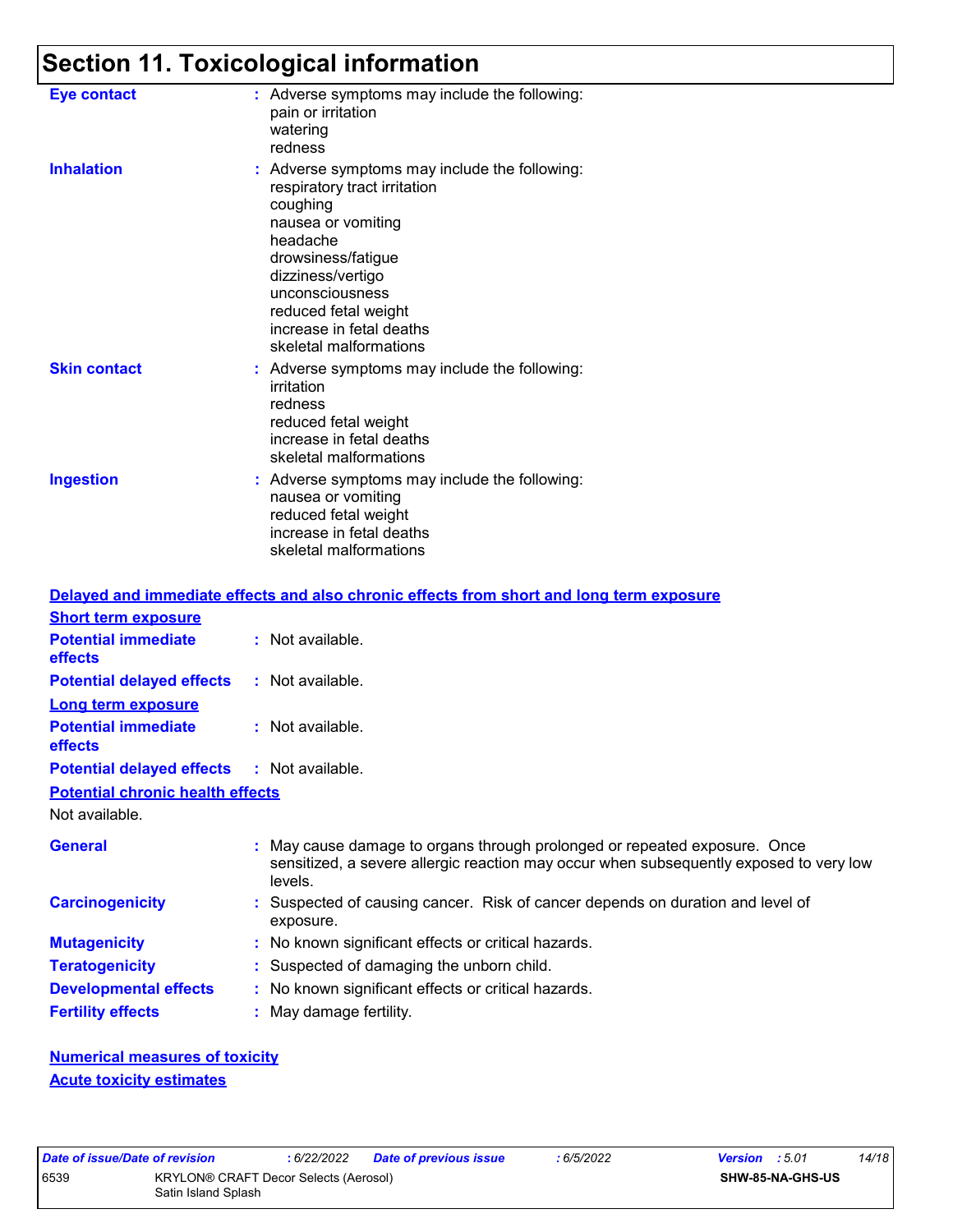# **Section 11. Toxicological information**

| <b>Route</b> | <b>ATE value</b> |
|--------------|------------------|
| Oral         | 146113.19 mg/kg  |
| Dermal       | 52031.24 mg/kg   |

## **Section 12. Ecological information**

| <b>Toxicity</b>                |                                       |                                                |                 |
|--------------------------------|---------------------------------------|------------------------------------------------|-----------------|
| <b>Product/ingredient name</b> | <b>Result</b>                         | <b>Species</b>                                 | <b>Exposure</b> |
| Acetone                        | Acute EC50 7200000 µg/l Fresh water   | Algae - Selenastrum sp.                        | 96 hours        |
|                                | Acute LC50 4.42589 ml/L Marine water  | l Crustaceans - Acartia tonsa -<br>l Copepodid | 48 hours        |
|                                | Acute LC50 7460000 µg/l Fresh water   | Daphnia - Daphnia cucullata                    | 48 hours        |
|                                | Acute LC50 5600 ppm Fresh water       | Fish - Poecilia reticulata                     | 96 hours        |
|                                | Chronic NOEC 4.95 mg/l Marine water   | Algae - Ulva pertusa                           | 96 hours        |
|                                | Chronic NOEC 0.016 ml/L Fresh water   | Crustaceans - Daphniidae                       | 21 days         |
|                                | Chronic NOEC 0.1 ml/L Fresh water     | Daphnia - Daphnia magna -<br>l Neonate         | 21 days         |
|                                | Chronic NOEC 5 µg/l Marine water      | Fish - Gasterosteus aculeatus -<br>Larvae      | 42 days         |
| n-Butyl Acetate                | Acute LC50 32 mg/l Marine water       | Crustaceans - Artemia salina                   | 48 hours        |
|                                | Acute LC50 18000 µg/l Fresh water     | Fish - Pimephales promelas                     | 96 hours        |
| <b>Titanium Dioxide</b>        | Acute LC50 >1000000 µg/l Marine water | Fish - Fundulus heteroclitus                   | 96 hours        |
| Methyl Ethyl Ketoxime          | Acute LC50 843000 µg/l Fresh water    | Fish - Pimephales promelas                     | 96 hours        |

#### **Persistence and degradability**

| <b>Product/ingredient name</b> | <b>Aquatic half-life</b> | <b>Photolysis</b> | <b>Biodegradability</b> |
|--------------------------------|--------------------------|-------------------|-------------------------|
| Acetone                        |                          |                   | Readily                 |
| In-Butvl Acetate               |                          |                   | Readily                 |
| Light Aromatic Hydrocarbons  - |                          |                   | Readily                 |

#### **Bioaccumulative potential**

| <b>Product/ingredient name</b> | $LogP_{ow}$ | <b>BCF</b> | <b>Potential</b> |
|--------------------------------|-------------|------------|------------------|
| Zirconium 2-Ethylhexanoate     |             | 2.96       | low              |
| Methyl Ethyl Ketoxime          |             | 2.5 to 5.8 | low              |
| Light Aromatic Hydrocarbons    |             | 10 to 2500 | high             |
| Cobalt 2-Ethylhexanoate        |             | 15600      | high             |
| <b>Hydrotreated Heavy</b>      |             | 10 to 2500 | high             |
| Petroleum Naphtha              |             |            |                  |

#### **Mobility in soil**

**Soil/water partition coefficient (KOC) :** Not available.

**Other adverse effects** : No known significant effects or critical hazards.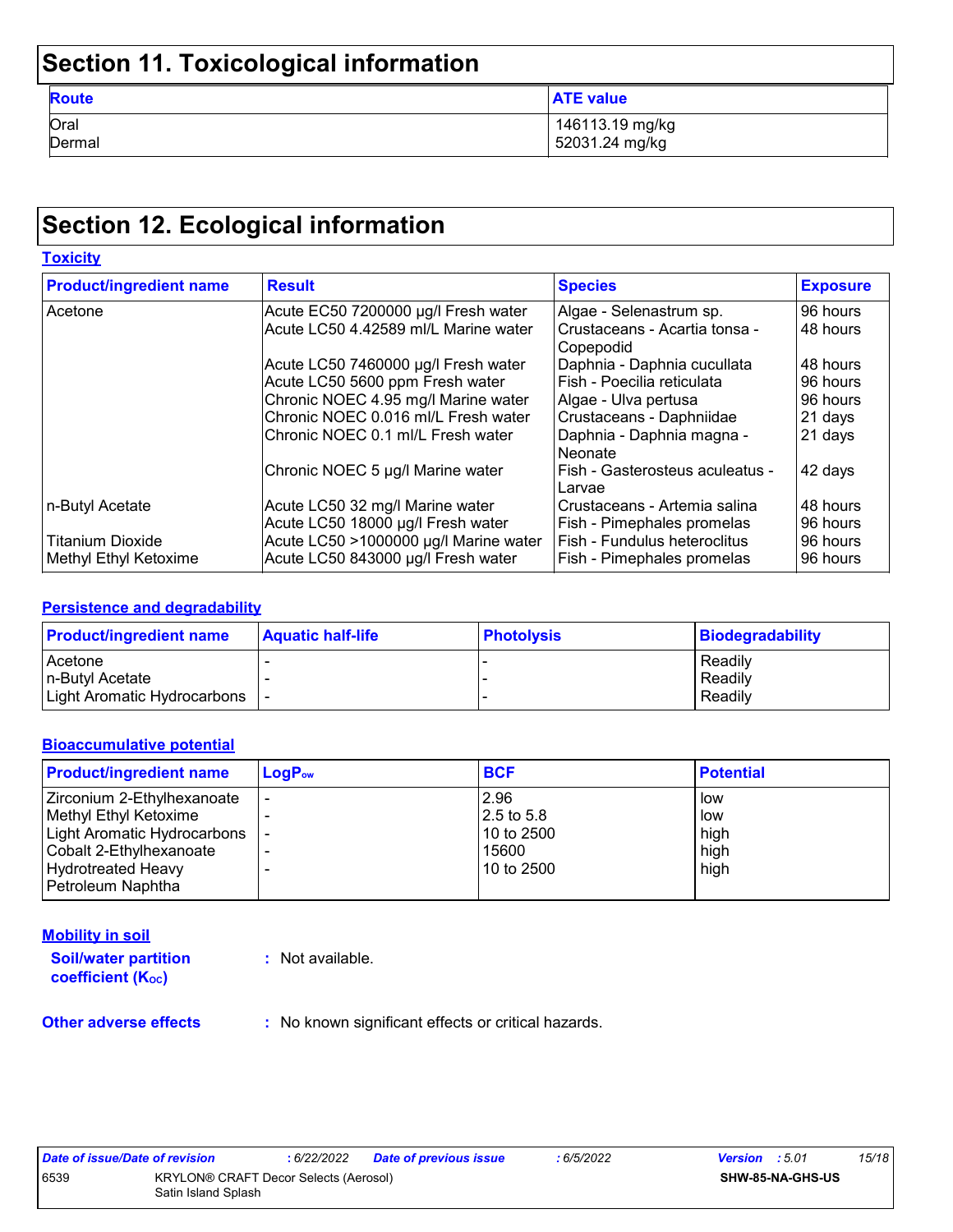### **Section 13. Disposal considerations**

#### **Disposal methods :**

The generation of waste should be avoided or minimized wherever possible. Disposal of this product, solutions and any by-products should at all times comply with the requirements of environmental protection and waste disposal legislation and any regional local authority requirements. Dispose of surplus and non-recyclable products via a licensed waste disposal contractor. Waste should not be disposed of untreated to the sewer unless fully compliant with the requirements of all authorities with jurisdiction. Waste packaging should be recycled. Incineration or landfill should only be considered when recycling is not feasible. This material and its container must be disposed of in a safe way. Empty containers or liners may retain some product residues. Do not puncture or incinerate container.

# **Section 14. Transport information**

6539 KRYLON® CRAFT Decor Selects (Aerosol) Satin Island Splash

|                                                                             | <b>DOT</b><br><b>Classification</b>                                                                             | <b>TDG</b><br><b>Classification</b>                                                                                                                                                                                                                                                                                                                                                                                                                                                                                                                                                                                                                                                 | <b>Mexico</b><br><b>Classification</b>                                                                          | <b>IATA</b>                                                                                                     | <b>IMDG</b>                                                                                                     |
|-----------------------------------------------------------------------------|-----------------------------------------------------------------------------------------------------------------|-------------------------------------------------------------------------------------------------------------------------------------------------------------------------------------------------------------------------------------------------------------------------------------------------------------------------------------------------------------------------------------------------------------------------------------------------------------------------------------------------------------------------------------------------------------------------------------------------------------------------------------------------------------------------------------|-----------------------------------------------------------------------------------------------------------------|-----------------------------------------------------------------------------------------------------------------|-----------------------------------------------------------------------------------------------------------------|
| <b>UN number</b>                                                            | <b>UN1950</b>                                                                                                   | <b>UN1950</b>                                                                                                                                                                                                                                                                                                                                                                                                                                                                                                                                                                                                                                                                       | <b>UN1950</b>                                                                                                   | <b>UN1950</b>                                                                                                   | <b>UN1950</b>                                                                                                   |
| <b>UN proper</b><br>shipping name                                           | <b>AEROSOLS</b>                                                                                                 | <b>AEROSOLS</b>                                                                                                                                                                                                                                                                                                                                                                                                                                                                                                                                                                                                                                                                     | <b>AEROSOLS</b>                                                                                                 | AEROSOLS,<br>flammable                                                                                          | <b>AEROSOLS</b>                                                                                                 |
| <b>Transport</b><br>hazard class(es)                                        | 2.1                                                                                                             | 2.1                                                                                                                                                                                                                                                                                                                                                                                                                                                                                                                                                                                                                                                                                 | 2.1                                                                                                             | 2.1                                                                                                             | 2.1                                                                                                             |
| <b>Packing group</b>                                                        |                                                                                                                 |                                                                                                                                                                                                                                                                                                                                                                                                                                                                                                                                                                                                                                                                                     |                                                                                                                 |                                                                                                                 |                                                                                                                 |
| <b>Environmental</b><br>hazards                                             | No.                                                                                                             | No.                                                                                                                                                                                                                                                                                                                                                                                                                                                                                                                                                                                                                                                                                 | No.                                                                                                             | No.                                                                                                             | No.                                                                                                             |
| <b>Additional</b><br>information                                            | Dependent upon<br>container size, this<br>product may ship under<br>the Limited Quantity<br>shipping exception. | Product classified<br>as per the<br>following sections<br>of the<br>Transportation of<br>Dangerous Goods<br>Regulations:<br>2.13-2.17 (Class<br>2).<br>Dependent upon<br>container size, this<br>product may ship under<br>the Limited Quantity<br>shipping exception.                                                                                                                                                                                                                                                                                                                                                                                                              | Dependent upon<br>container size, this<br>product may ship under<br>the Limited Quantity<br>shipping exception. | Dependent upon<br>container size, this<br>product may ship under<br>the Limited Quantity<br>shipping exception. | Dependent upon<br>container size, this<br>product may ship under<br>the Limited Quantity<br>shipping exception. |
| <b>Special precautions for user :</b><br><b>Transport in bulk according</b> | : Not available.                                                                                                | Multi-modal shipping descriptions are provided for informational purposes and do not<br>consider container sizes. The presence of a shipping description for a particular<br>mode of transport (sea, air, etc.), does not indicate that the product is packaged<br>suitably for that mode of transport. All packaging must be reviewed for suitability<br>prior to shipment, and compliance with the applicable regulations is the sole<br>responsibility of the person offering the product for transport. People loading and<br>unloading dangerous goods must be trained on all of the risks deriving from the<br>substances and on all actions in case of emergency situations. |                                                                                                                 |                                                                                                                 |                                                                                                                 |
| to IMO instruments                                                          |                                                                                                                 |                                                                                                                                                                                                                                                                                                                                                                                                                                                                                                                                                                                                                                                                                     |                                                                                                                 |                                                                                                                 |                                                                                                                 |
|                                                                             |                                                                                                                 | <b>Proper shipping name</b>                                                                                                                                                                                                                                                                                                                                                                                                                                                                                                                                                                                                                                                         | : Not available.                                                                                                |                                                                                                                 |                                                                                                                 |

**SHW-85-NA-GHS-US**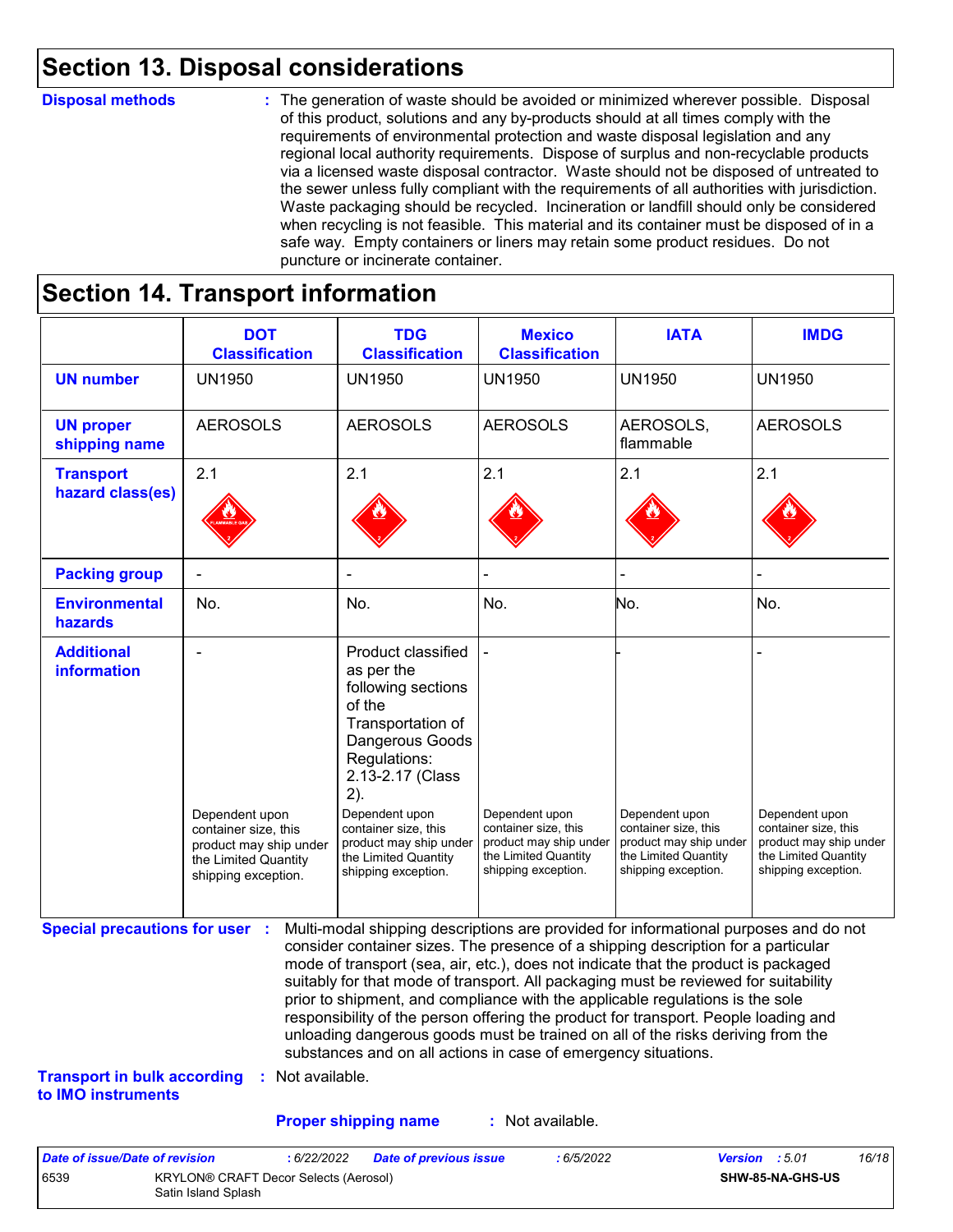### **Section 15. Regulatory information**

#### **SARA 313**

SARA 313 (40 CFR 372.45) supplier notification can be found on the Environmental Data Sheet.

#### **California Prop. 65**

WARNING: This product contains chemicals known to the State of California to cause cancer and birth defects or other reproductive harm.

#### **International regulations**

| <b>International lists</b> | Australia inventory (AIIC): Not determined.                  |
|----------------------------|--------------------------------------------------------------|
|                            | China inventory (IECSC): Not determined.                     |
|                            | Japan inventory (CSCL): Not determined.                      |
|                            | Japan inventory (ISHL): Not determined.                      |
|                            | Korea inventory (KECI): Not determined.                      |
|                            | New Zealand Inventory of Chemicals (NZIoC): Not determined.  |
|                            | Philippines inventory (PICCS): Not determined.               |
|                            | Taiwan Chemical Substances Inventory (TCSI): Not determined. |
|                            | Thailand inventory: Not determined.                          |
|                            | Turkey inventory: Not determined.                            |
|                            | Vietnam inventory: Not determined.                           |
|                            |                                                              |

### **Section 16. Other information**

**Hazardous Material Information System (U.S.A.)**



**The customer is responsible for determining the PPE code for this material. For more information on HMIS® Personal Protective Equipment (PPE) codes, consult the HMIS® Implementation Manual.**

**Caution: HMIS® ratings are based on a 0-4 rating scale, with 0 representing minimal hazards or risks, and 4 representing significant hazards or risks. Although HMIS® ratings and the associated label are not required on SDSs or products leaving a facility under 29 CFR 1910.1200, the preparer may choose to provide them. HMIS® ratings are to be used with a fully implemented HMIS® program. HMIS® is a registered trademark and service mark of the American Coatings Association, Inc.**

**Procedure used to derive the classification**

|                                                                                                 | <b>Justification</b> |                               |           |                       |       |
|-------------------------------------------------------------------------------------------------|----------------------|-------------------------------|-----------|-----------------------|-------|
| FLAMMABLE AEROSOLS - Category 1                                                                 |                      | On basis of test data         |           |                       |       |
| GASES UNDER PRESSURE - Compressed gas                                                           |                      |                               |           | Calculation method    |       |
| SERIOUS EYE DAMAGE/ EYE IRRITATION - Category 2A                                                |                      |                               |           | Calculation method    |       |
| SKIN SENSITIZATION - Category 1                                                                 |                      |                               |           | Calculation method    |       |
| CARCINOGENICITY - Category 2                                                                    |                      |                               |           | Calculation method    |       |
| TOXIC TO REPRODUCTION - Category 1B                                                             |                      |                               |           | Calculation method    |       |
| SPECIFIC TARGET ORGAN TOXICITY (SINGLE EXPOSURE) (Respiratory tract<br>irritation) - Category 3 |                      |                               |           | Calculation method    |       |
| SPECIFIC TARGET ORGAN TOXICITY (SINGLE EXPOSURE) (Narcotic effects) -<br>Category 3             |                      |                               |           | Calculation method    |       |
| SPECIFIC TARGET ORGAN TOXICITY (REPEATED EXPOSURE) - Category 2                                 |                      |                               |           | Calculation method    |       |
| <b>ASPIRATION HAZARD - Category 1</b>                                                           |                      |                               |           | Calculation method    |       |
| <b>History</b>                                                                                  |                      |                               |           |                       |       |
| Date of printing                                                                                | : 6/22/2022          |                               |           |                       |       |
| Date of issue/Date of<br>revision                                                               | : 6/22/2022          |                               |           |                       |       |
| Date of previous issue                                                                          | : 6/5/2022           |                               |           |                       |       |
| Date of issue/Date of revision                                                                  | :6/22/2022           | <b>Date of previous issue</b> | :6/5/2022 | <b>Version</b> : 5.01 | 17/18 |